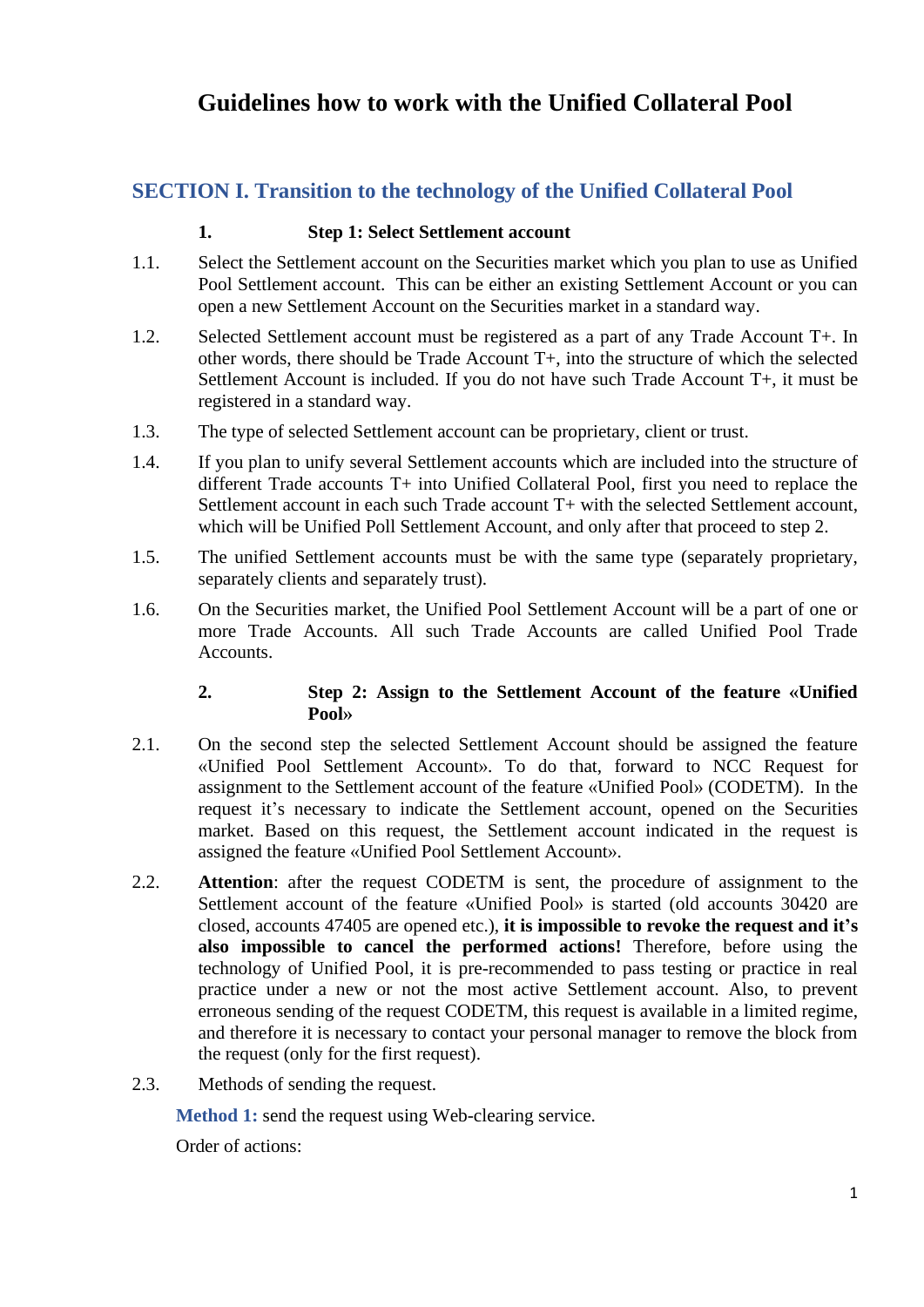- Menu «Unified Collateral Pool»
- New document
- Select «CODETM Request for assignment to the Settlement account of the feature Unified Pool»
- In opened form fill in the field «Settlement account»

|                                                                                                                                                                                                                                                                                                                            | СОDETM Запрос на присвоение Расчетному коду признака «Единый пул»<br>$No$ $7$<br>$\times$ ot 01/06/2017<br>Расчетный код | $\checkmark$<br>03631 |
|----------------------------------------------------------------------------------------------------------------------------------------------------------------------------------------------------------------------------------------------------------------------------------------------------------------------------|--------------------------------------------------------------------------------------------------------------------------|-----------------------|
| □ Авторизация<br>$\sim$<br>□ Документы на подпись<br>• Операции с ДС<br>□ Возврат средств<br>□ Счет для возврата<br>(платежные реквизиты)<br>□ Постоянный возврат<br>обеспечения<br>□ Запрос на перевод<br>обеспечения<br>$\checkmark$<br>• Запрос на депонирование<br>CBepHyTb   PassepHyTb<br>© компания ИНИСТ 1998-2017 | Сохранить<br>Исполнить<br>с кодом                                                                                        |                       |

**Method 2:** To form the request in accordance with the CODETM format и send it to NCC via EDI. Necessary documents:

- CODETM format specification and the procedure of sending requests to NCC via EDI are presented in the document Forms and formats of the [documents and reports. Part](https://www.nationalclearingcentre.ru/catalog/020416/121) I. The [Common part.](https://www.nationalclearingcentre.ru/catalog/020416/121)
- 2.4. The feature «Unified Pool Settlement account» can be assigned to unlimited number of the Settlement accounts.
- 2.5. The request is executed on the day of receipt after trading on the securities market. As result of execution of request:
	- 2.5.1. Settlement account indicated in the request is assigned the feature «Unified Pool Settlement account»;
	- 2.5.2. New collateral accounts on the balance account 47405 are being opened for recording foreign currency on the securities market (in all currencies traded on FX market). Collateral in foreign currency recorded under already existed balance accounts 30420 on the Securities market, is transferred to the relevant new balance accounts 47405, and after that these balance accounts 30420 are closed.
	- 2.5.3. New collateral account on the balance account 30420 for recording collateral in rubles is opened, old balance account 30420 is closed, while the collateral is transferred from the old to the new account. Balance accounts 30420 for recording collateral in rubles related to Trade account Т0, is not changed.
	- 2.5.4. Started the next day it's necessary to credit the foreign currency to correspondent accounts of the Clearing House in foreign banks. Account details are posted on Clearing House's website in section [Account](https://www.nationalclearingcentre.com/catalog/520808) details.
- 2.6. Please pay attention that assigning the feature of Unified Pool does not automatically lead to the unification of this Settlement account with other markets. To do this, it's necessary to perform next step.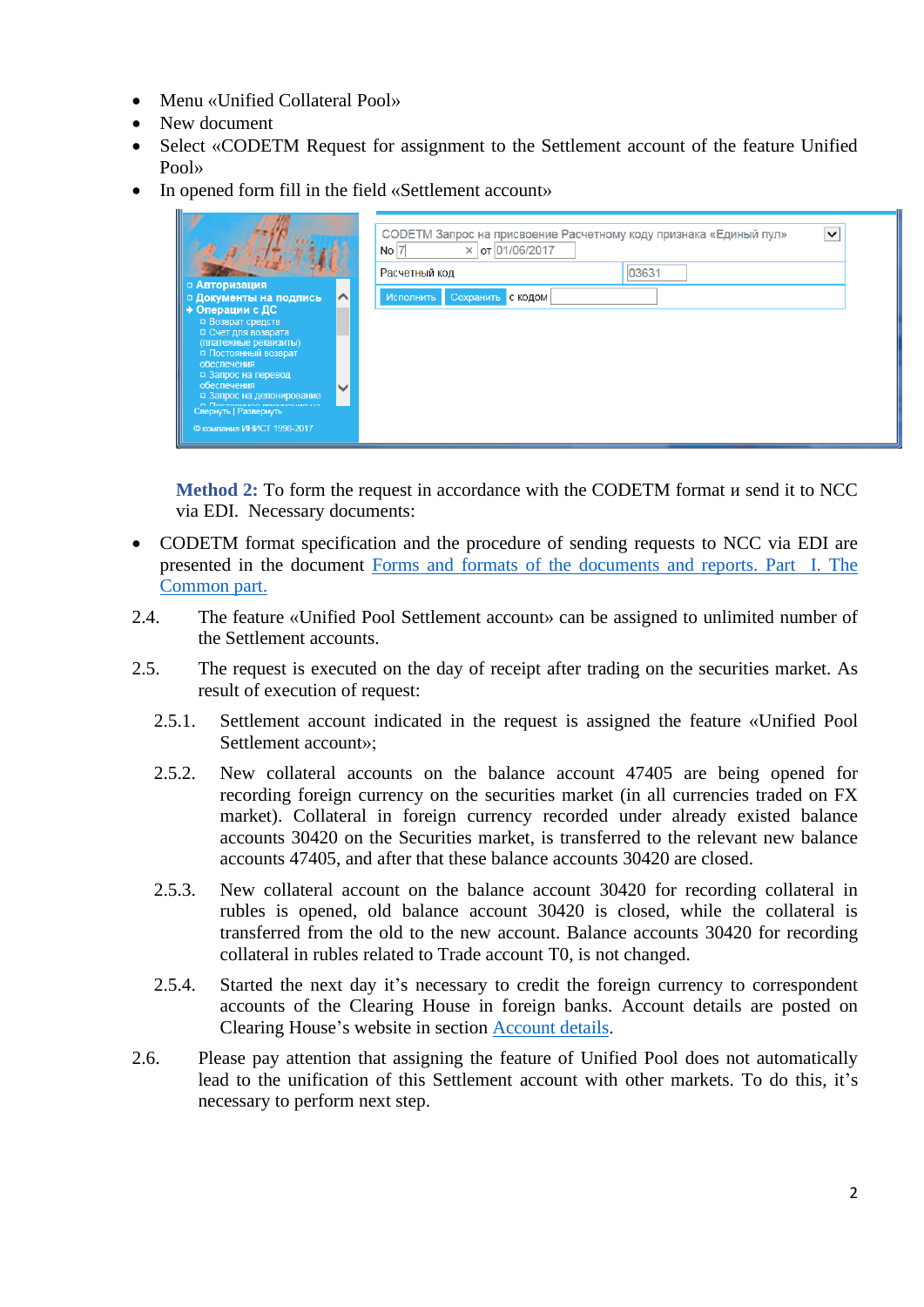## **3. Step 3: Change the scope of application of the Unified Pool Settlement Account**

3.1. It's necessary to send to NCC the special request – Request for changing scope of the application of Unified Pool Settlement Account (CODEEA), so the Unified Pool Settlement Account appears on other markets (FX market, Derivatives market, Standardised Derivatives market).

3.2. In the request it's necessary to indicate:

- Unified Pool Settlement Account (which have already assigned the feature «Unified Pool»);
- To which market need to distribute Unified Pool Settlement Account: FX market, Derivatives market or Standardised Derivatives market;
- Settlement account on FX market, Derivatives market or Standardised Derivatives market attached to Unified Pool Settlement account (mandatory for Derivatives market, optional for FX market). Attachable Settlement account must be the same type as Unified Pool Settlement account (proprietary, client or trust).

3.3. Based on this request the following actions are performed:

- On the indicated market (FX market, Derivatives market or Standardised Derivatives market) the Unified Pool Settlement account is appeared.
- If the FX market is indicated and Settlement account on the FX market is not indicated, then no other actions are performed.
- If Settlement account on the FX market is attached, then:
	- o all collateral, recorded under the attachable Settlement account, is transferred to the Unified Pool Settlement Account;
	- o Asset Profiles, similar to the transferred collateral, are transferred to the FX market (back) under the Unified Pool Settlement Account;
	- o all concluded but non-fulfilled trades under the attachable Settlement account are transferred to Unified Pool Settlement Account;
	- o attachable Settlement account on the FX market is closed.
- If Settlement account on the Derivatives market is attached, then:
	- o all Sub-accounts Clusters are detached from the attachable Settlement account and attached to the Unified Pool Settlement Account;
	- o actions described in previous paragraph are performed (similar the attachment of Settlement account on the FX market);
	- o sections FORTS which are linked to the attachable Settlement will be closed, you need to transfer securities to Trade account on the Securities market yourself.
- If Settlement account on the Standardised Derivatives market is attached, then:
	- o all collateral, recorded under the attachable Settlement account, is transferred to the Unified Pool Settlement Account;
	- o Asset Profiles, similar to the transferred collateral, are transferred to the Standardised Derivatives market (back) under the Unified Pool Settlement Account;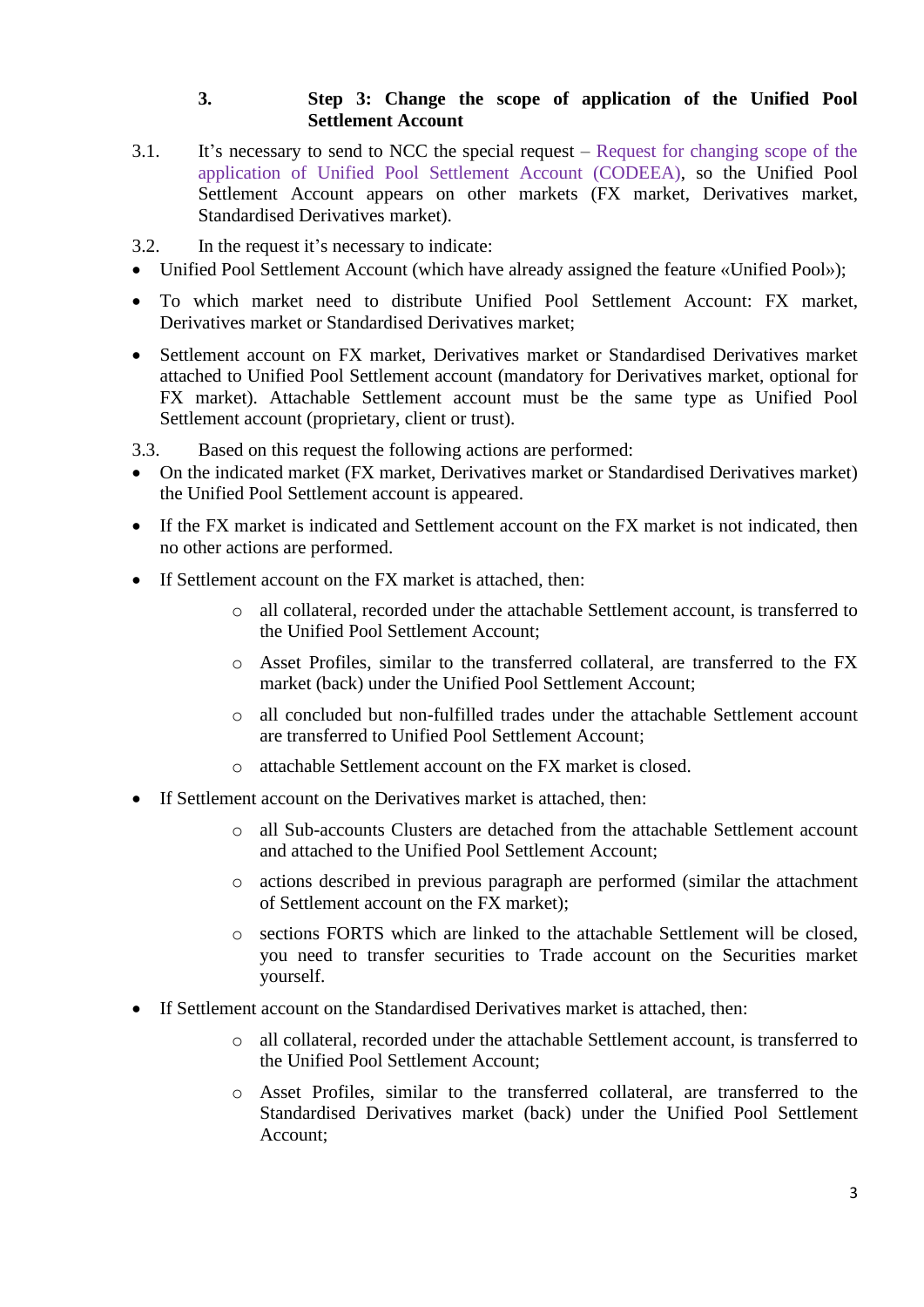- o all concluded but non-fulfilled trades under the attachable Settlement account are transferred to Unified Pool Settlement Account;
- o attachable Settlement account on the Standardised Derivatives market is closed.
- 3.4. The request to attach the FX market can be sent on the same day as the Request for assignment to the Settlement account of the feature «Unified Pool». A request to attach the Derivatives market can be sent not earlier than next day. A request to attach the Standardised Derivatives market can also be sent not earlier than next day.
- 3.5. There are 2 methods to send this request.

**Method 1:** send the request using Web-clearing service.

Order of actions:

- Menu «Unified Collateral Pool»
- New document
- Select «CODEEA Request for changing scope of the application of Unified Pool Settlement Account»
- In the opened form filled out the fields:
	- o Unified Pool Settlement Account,
	- o Market,
	- o Attachable Settlement account (field is mandatory when indicating the Derivatives market and optional in case of the FX market).
- Please pay attention, that there is no reverse operation. If you are confident of selected Settlement accounts and really would like to change the scope of application of the Unified Pool Settlement account, please contact your personal manager to remove the block from the request (only for the first request).

|                                                                                                                                                                                                                                                  | СОDЕЕА Запрос на изменение области действия Расчетного кода Единого пула $\vee$<br>от 02/06/2017<br>No <sub>9</sub> |                 |  |  |  |
|--------------------------------------------------------------------------------------------------------------------------------------------------------------------------------------------------------------------------------------------------|---------------------------------------------------------------------------------------------------------------------|-----------------|--|--|--|
|                                                                                                                                                                                                                                                  | Расчетный код единого пула                                                                                          | 03631           |  |  |  |
| □ Авторизация<br>$\sim$<br>□ Документы на подпись                                                                                                                                                                                                | Рынок                                                                                                               | CU - Валютный V |  |  |  |
| • Операции с ДС<br>□ Возврат средств                                                                                                                                                                                                             | Присоединяемый Расчетный код                                                                                        | 04856           |  |  |  |
| □ Счет для возврата<br>(платежные реквизиты)<br>□ Постоянный возврат                                                                                                                                                                             | Сохранить<br>Исполнить<br>с кодом                                                                                   |                 |  |  |  |
| обеспечения<br>□ Запрос на перевод<br>обеспечения<br>□ Запрос на депонирование<br>□ Постоянное поручение на<br>депонирование<br>• Расчетные коды<br>□ Запрос на открытие<br>Расчетного кода<br>$\checkmark$<br>□ Действия с расчетными<br>кодами |                                                                                                                     |                 |  |  |  |
| Свернуть   Развернуть<br>© компания ИНИСТ 1998-2017                                                                                                                                                                                              |                                                                                                                     |                 |  |  |  |

**Method 2:** To form the request in relation to CODEEA format and sent to NCC via EDI. The specification of CODEEA format and the procedure of sending requests to NCC via EDI are presented in the document Forms [and formats of the documents and reports.](https://www.nationalclearingcentre.ru/catalog/020416/121) Part [I. The Common part.](https://www.nationalclearingcentre.ru/catalog/020416/121)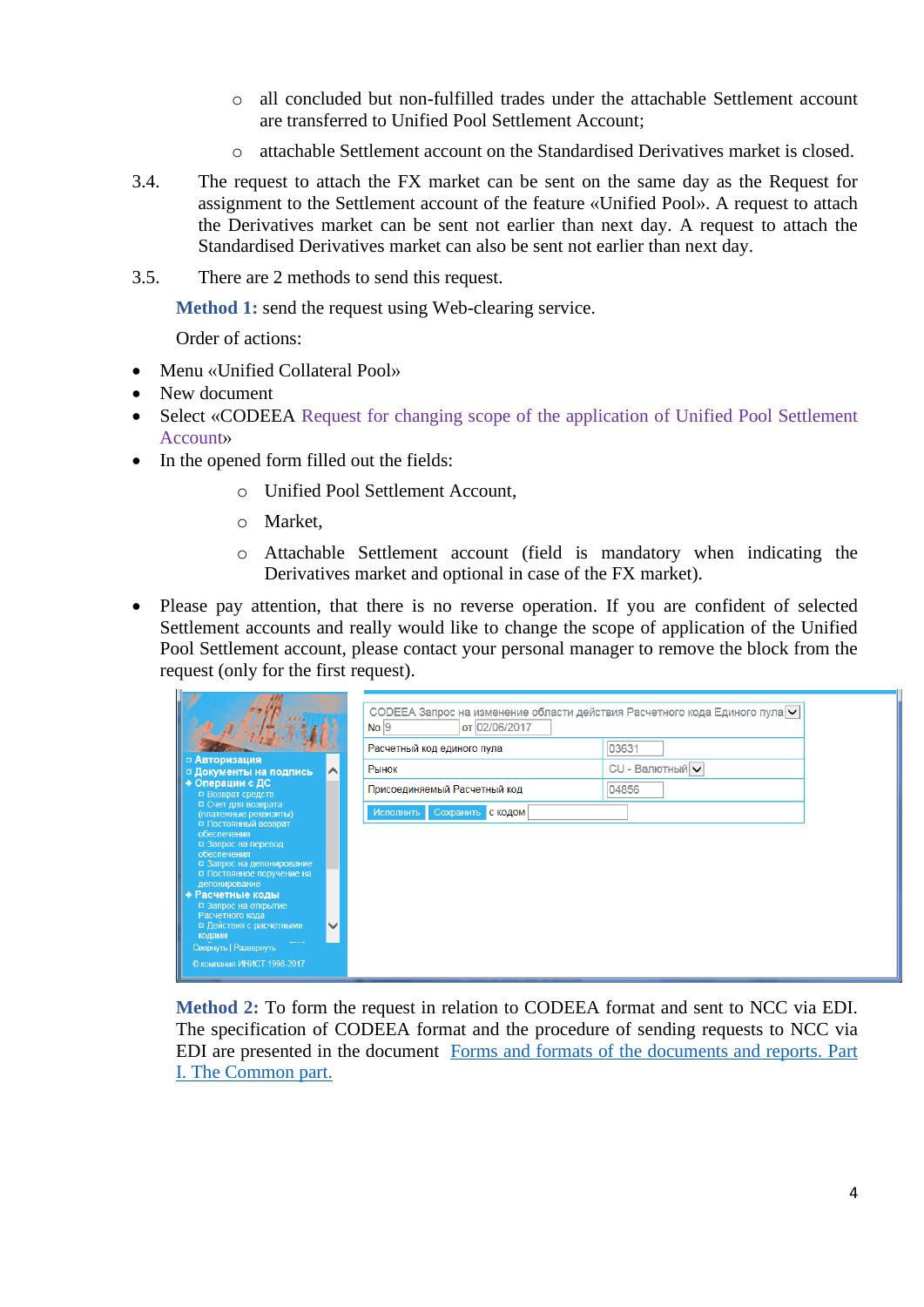#### **4. Step 4: To transfer Asset Profiles from Securities market to other markets (FX market, Derivatives market, Standardised Derivatives market)**

4.1. To start using Unified Pool Settlement account on the FX market, Derivatives market and/or Standardised Derivatives market, the collateral recorded under the Unified Pool Settlement Account should appear on these markets. To do this, it's necessary to transfer to FX market, Derivatives market and/or Standardised Derivatives market Asset Profile – collateral which recorded in the Clearing system of the FX market, Derivatives market and/or Standardised Derivatives market under the Unified Pool Settlement Account. The ways of transferring the profiles are described in next section.

## **5. Step 5: To gain access to Clearing Terminal if necessary**

5.1. to manage the collateral recorded under the Unified Pool Settlement Accounts, it is possible to use Web-clearing service or submit requests via trading terminals. To gain access to the functionality of trading terminals, which allows to transfer collateral between usual Settlement accounts and/or the Asset Profiles transfer between Unified Pool Settlement Accounts, it's necessary to gain access to the Clearing Terminal service by sending Request for [an access to the Clearing Terminal](https://www.nationalclearingcentre.com/catalog/520418) to the NCC.

## **SECTION II. Collateral operations under Unified Pool Settlement Accounts**

#### **6. General information**

- 6.1. All assets accepted as collateral and recorded under the Unified Pool Settlement Account are recorded in the Clearing System of the Securities market. At the same time, a part of the Single Limit from the Securities market in the form of **Asset Profile** is transferred to the Clearing Systems of the FX market, Derivatives markets and/or the Standardised Derivatives market. The transferred Asset Profiles are recorded in the Clearing System of the FX market/Derivatives market/ Standardised Derivatives market under the Unified Pool Settlement Account when calculating Single Limit on relevant market.
- 6.2. Any assets traded and accepted as collateral on the Securities market (russian rubles, foreign currency and precious metals) can be transferred as Asset Profile to FX market; Russian rubles and List of securities and foreign currencies which placed on NCC website (in section Clearing services  $\exists$  Clearing Technologies  $\exists$  Unified Collateral Pool) accepted as collateral on the Derivatives market can be transferred as Asset Profile; Russian rubles, US Dollars and Euro can be transferred to the Standardised Derivatives market as Asset Profile.
- 6.3. Special requests sended to NCC are used to manage Asset Profiles, see the description below.
- 6.4. The fulfillment of obligations with the arrived Settlement date under the Unified Pool Settlement Account is always executed in the Clearing system of the Securities market. At the same time, the transfer of obligations for execution from the FX market / Derivatives market / Standardised Derivatives market is performed by the NCC automatically. Obligations with the arrived Settlement date are obligations under trades, to pay / receive variation margin and to pay fees.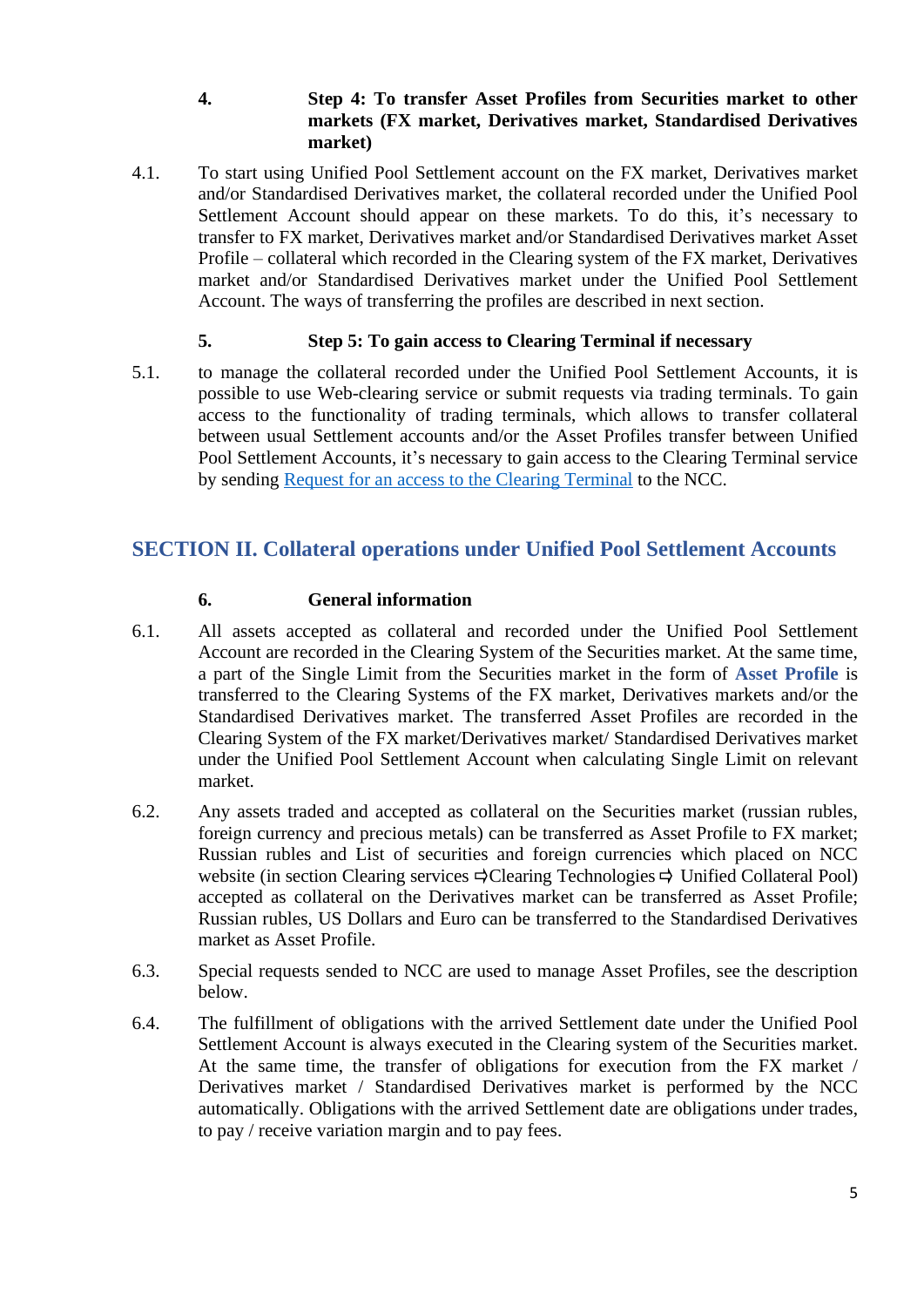6.5. When transferring obligations for execution to the Securities market the NCC automatically transfers to the Clearing System of the FX market /Derivatives market/Standardised Derivatives market asset profiles, which are obligations of the Clearing Member on the relevant market, therefore compensating for the Single Limit on this market.

## **7. To transfer of Asset Profiles under the Unified Pool Settlement Account**

- 7.1. **To transfer Asset Profiles under the Unified Pool Settlement Account between Clearing systems of different markets**, two option can be used:
- send to the NCC the Request for Asset Profiles transfer MTRPA,
- using the functionality of the Trading terminal.
- 7.2. **Request for Asset Profiles transfer (via EDI system or using Web-clearing)**

#### 7.2.1. In the Request, it's necessary to indicate:

- Unified Pool Settlement Account;
- List of Asset Profile changes:
	- o Code of the transferred asset;
	- o Market to which (or from which) Asset Profile is transferred;
	- o Clearing register:
		- $\blacksquare$  on the Derivatives market code of the register section (mandatory field),
		- on the FX market Settlement Account of the  $2<sup>nd</sup>$  level (optional field);
		- $\blacksquare$  on the Securities market and the Standardised Derivatives market the field is not filled in.
	- o Amount of transferred Asset Profile with:
		- the «plus» if Asset Profile is transferred to the indicated market;
		- the «minus» if Asset Profile is transferred from the indicated market.
	- 7.2.2. The Unified Pool Settlement Accounts are indicated once in one request, but the market, asset code, registers and amounts can be indicated by the group several times in one request.
	- 7.2.3. As the result of executing such request, Asset Profiles will be transferred to the indicated trading systems within one Unified Pool Settlement Account.
	- 7.2.4. Total amount of each asset should be equal to 0 (i.e. the amount of transferred profile should be equal to the amount of received profile).
	- 7.2.5. It's prohibited to transfer Asset Profile from the Securities market to the Securities market.
	- 7.2.6. Methods of sending the Request for the Asset Profile transfer:

**Method 1:** send the request using Web-clearing service.

- •Menu «Unified Collateral Pool»
- •New document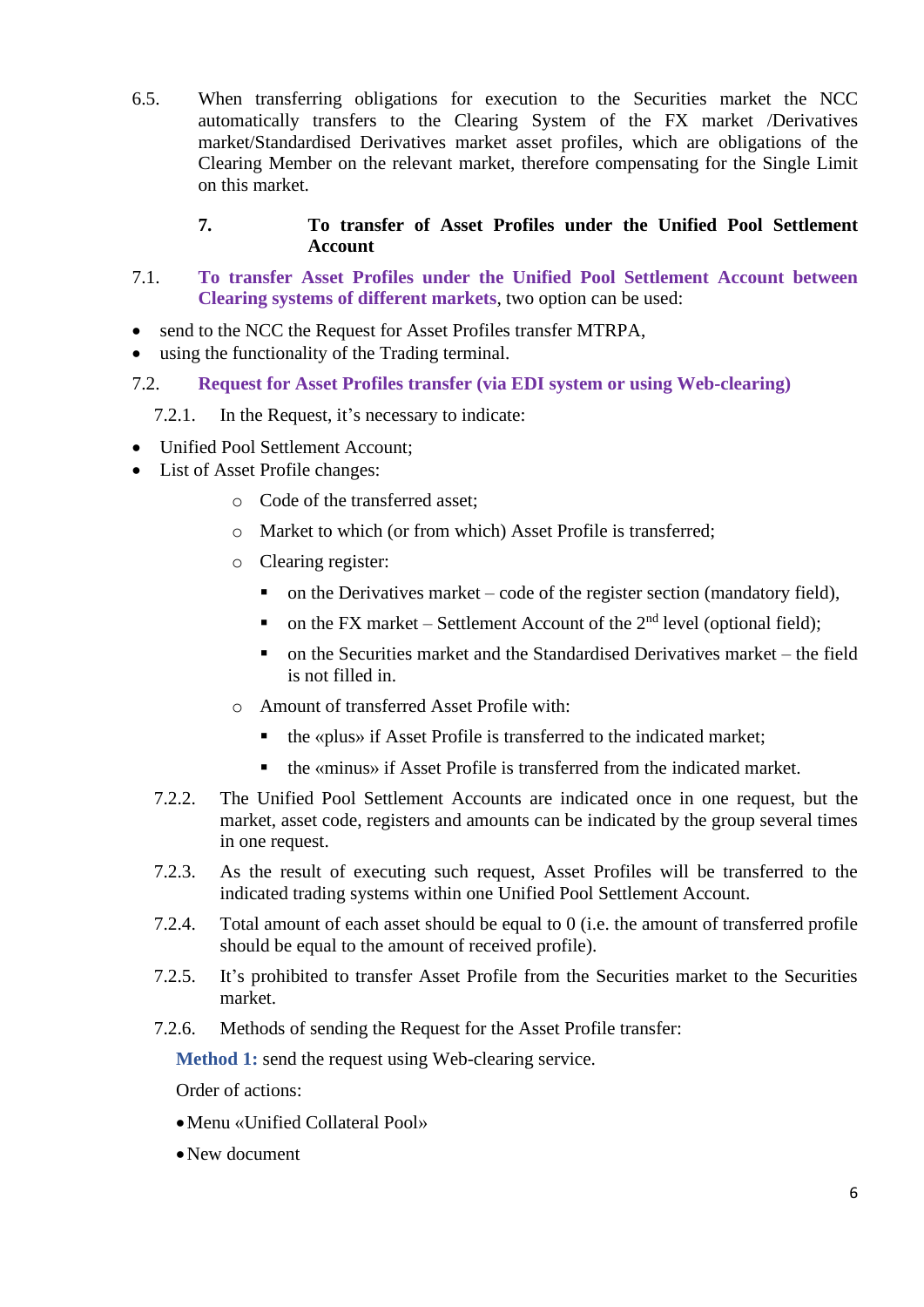- •Chose «Request for the Asset Profile transfer»
- •Fill in the fields in the opened form in accordance with the description in paragraph 7.2.1, field Unified Pool Settlement Account, field Clearing register and Amount are filled in manually, the rest of the fields are selected from the drop-down list.

|                                                                                                                                                                                                                                                                                      | $\checkmark$<br>MTRPA Запрос на передачу профилей активов<br>No 8<br>от 01/06/2017<br>ТКС Единого пула<br>L01+00000F10                                                                                                                                                                                               |
|--------------------------------------------------------------------------------------------------------------------------------------------------------------------------------------------------------------------------------------------------------------------------------------|----------------------------------------------------------------------------------------------------------------------------------------------------------------------------------------------------------------------------------------------------------------------------------------------------------------------|
| □ Авторизация<br>$\sim$<br>□ Документы на подпись<br>• Операции с ДС<br>□ Возврат средств<br>□ Счет для возврата<br>(платежные реквизиты)<br>□ Постоянный возврат<br>обеспечения<br>□ Запрос на перевод                                                                              | Клиринговый регистр<br>Код актива<br>Рынок<br>Изменение профиля актива<br>$\overline{\mathbf{x}}$<br>RUB <sub>V</sub><br>$EQ$ $\vee$<br>200.00<br>$\overline{\mathbf{x}}$<br>$RUB$ $\vee$<br>FU V<br>L701001<br>$-150.00$<br>×<br>$RUB$ $\vee$<br>$\overline{\mathbf{x}}$<br>FU V<br>L701002<br>$-50.00$<br>Добавить |
| обеспечения<br>□ Запрос на депонирование<br>□ Постоянное поручение на<br>депонирование<br><b>Расчетные коды</b><br>□ Запрос на открытие<br>Расчетного кода<br>□ Действия с расчетными<br>кодами<br>□ Запрос на открытие ТКС<br>(имущественного пула)<br>□ Ранние расчеты<br>□ Тарифы | Исполнить<br>Сохранить с кодом                                                                                                                                                                                                                                                                                       |
| □ Единый пул обеспечения <br>□ Исходящие сообщения<br>$\checkmark$<br><b>Входящие документы</b><br>Свернуть   Развернуть<br>© компания ИНИСТ 1998-2017                                                                                                                               |                                                                                                                                                                                                                                                                                                                      |

As a result of execution of the above example under Unified Pool Settlement Account, the following Asset Profiles will be transferred to the relevant Settlement Account L01+0000F10: 200 rubles will be credited to the Securities market, 200 rubles will be debited from the Derivatives market, 150 rubles of them will be debited from section L701001 and 50 rubles will be debited from section L701002.

**Method 2:** to form the Request in accordance with the MTRPA format and send it to the NCC via EDI. The Specification of the MTRPA format and the procedure of sending requests via EDI are presented in the document [Forms and formats of the documents and](https://www.nationalclearingcentre.com/catalog/520418)  [reports. Part](https://www.nationalclearingcentre.com/catalog/520418) I. Common part.

## 7.3. **Asset Profiles transfer using the functionality of Trading Systems of the FX market or the Securities market:**

7.3.1. Chose menu item «NCC», then «Asset Profiles transfer».

7.3.2. Fill in the fields in the opened form:

- Trading account: Unified Pool Settlement Account (select from the list of settlement accounts)
- First market: market from which the Asset Profile is transferred, Securities market is used by default;
- Click «Add changes», in the opened window fill in:
	- o asset code,
	- o clearing register (mandatory for the Derivatives market, optional for the FX market),
	- o amount of the transferred profile (with «minus» if transferred from the first market and with «plus» if transferred to the first market)
- Second market: market to which the asset profile is transferred;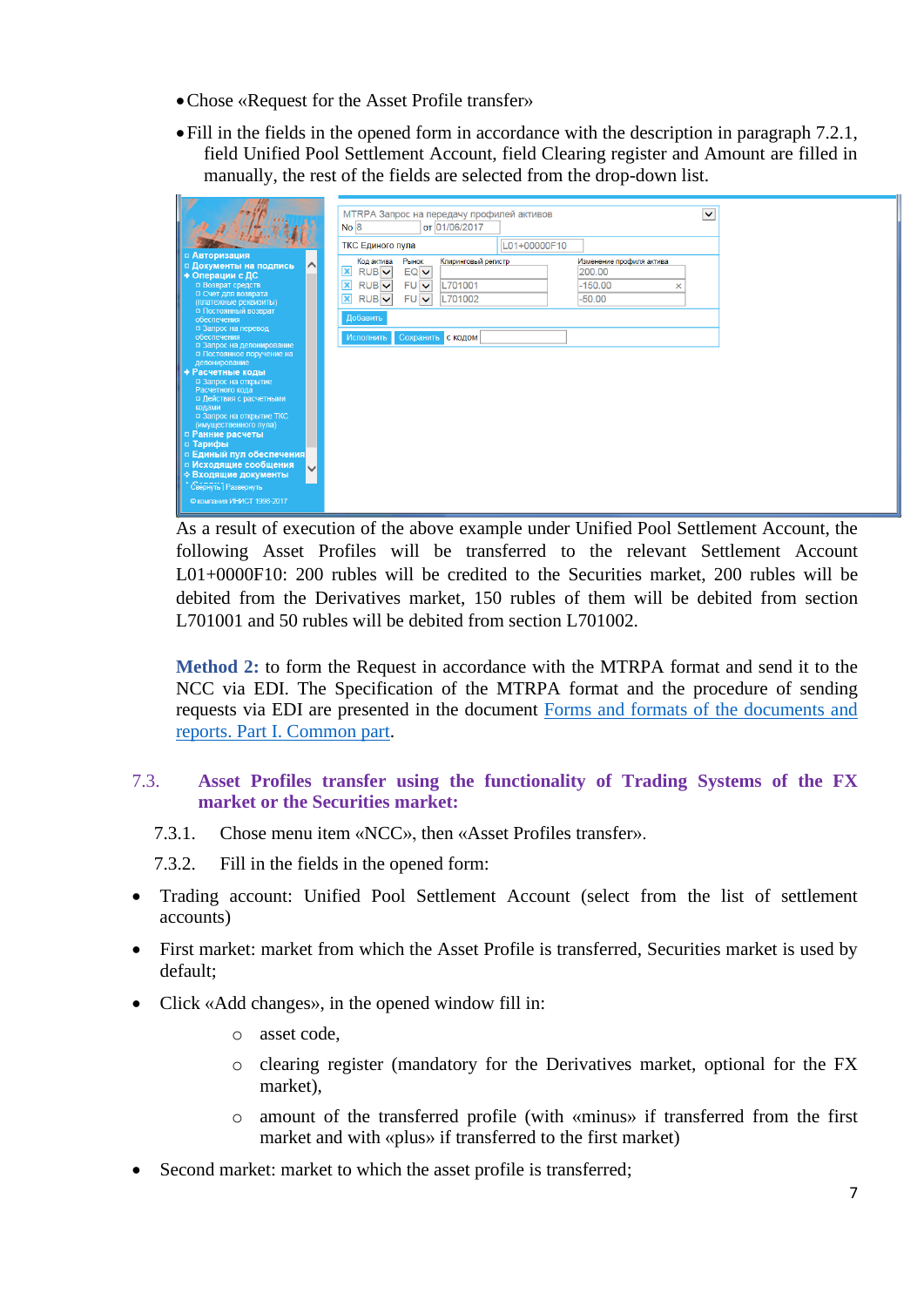- Click «Add changes», in the opened window fill in:
	- o asset code (selected from the list),
	- o clearing register (mandatory for the Derivatives market, optional o the FX market),
	- o amount of the transferred profile (with «plus» if transferred to the second market and with «minus» if transferred from the second market);
- click «OK».
	- 7.3.3. The list of changes can include more than one profile change for each market.

7.3.4. As clearing register it's indicated:

- on FX market Settlement Account of the  $2<sup>nd</sup>$  level (optional field),
- on the Derivatives market code of the register section (mandatory field);
- on the Securities market and the Standardised Derivatives market the field is not filled in.

| Запрос на передачу профилей активов      |                           |                    | 7                                        | ×            |
|------------------------------------------|---------------------------|--------------------|------------------------------------------|--------------|
| Дата документа:                          | Номер запроса:            |                    |                                          |              |
| 22.03.2017                               | 923631489                 |                    |                                          |              |
| Торговый счет:                           | Код участника клиринга:   |                    |                                          |              |
| N35+00000N34<br>$\checkmark$             | 0174700000                |                    |                                          |              |
| Расчетный код: 00886                     |                           |                    |                                          |              |
| Первый рынок:                            |                           |                    |                                          |              |
| Срочный<br>$\checkmark$                  |                           |                    |                                          |              |
| Список изменений<br>Клиринговый регистр: | Актив:                    | Изменение позиции: |                                          |              |
| K700000<br>$\check{ }$                   | <b>RUB</b><br>$\check{ }$ | 10,00              | $\leftarrow$<br>$\overline{\phantom{0}}$ | $\mathbf{x}$ |
| Добавить изменение                       |                           |                    |                                          |              |
| Второй рынок:                            |                           |                    |                                          |              |
| Валютный<br>$\checkmark$                 |                           |                    |                                          |              |
| Список изменений                         |                           |                    |                                          |              |
| Клиринговый регистр:                     | Актив:                    | Изменение позиции: |                                          |              |
| $\checkmark$                             | $\checkmark$              | 0                  | ≑                                        | $\mathbf{x}$ |
| Добавить изменение                       | <b>RUB</b>                |                    |                                          |              |
|                                          |                           | OK                 |                                          | Отмена       |

## 7.4. **Asset Profiles transfer using the functionality of Trading system SPECTRA:**

7.4.1. Chose menu item «Administration», then «Instruction for Asset Profile transfer»

7.4.2. In the opened form fill in the fields:

• Date, Time, Instruction number and Clearing Member Unicode on the securities market are filled in automatically.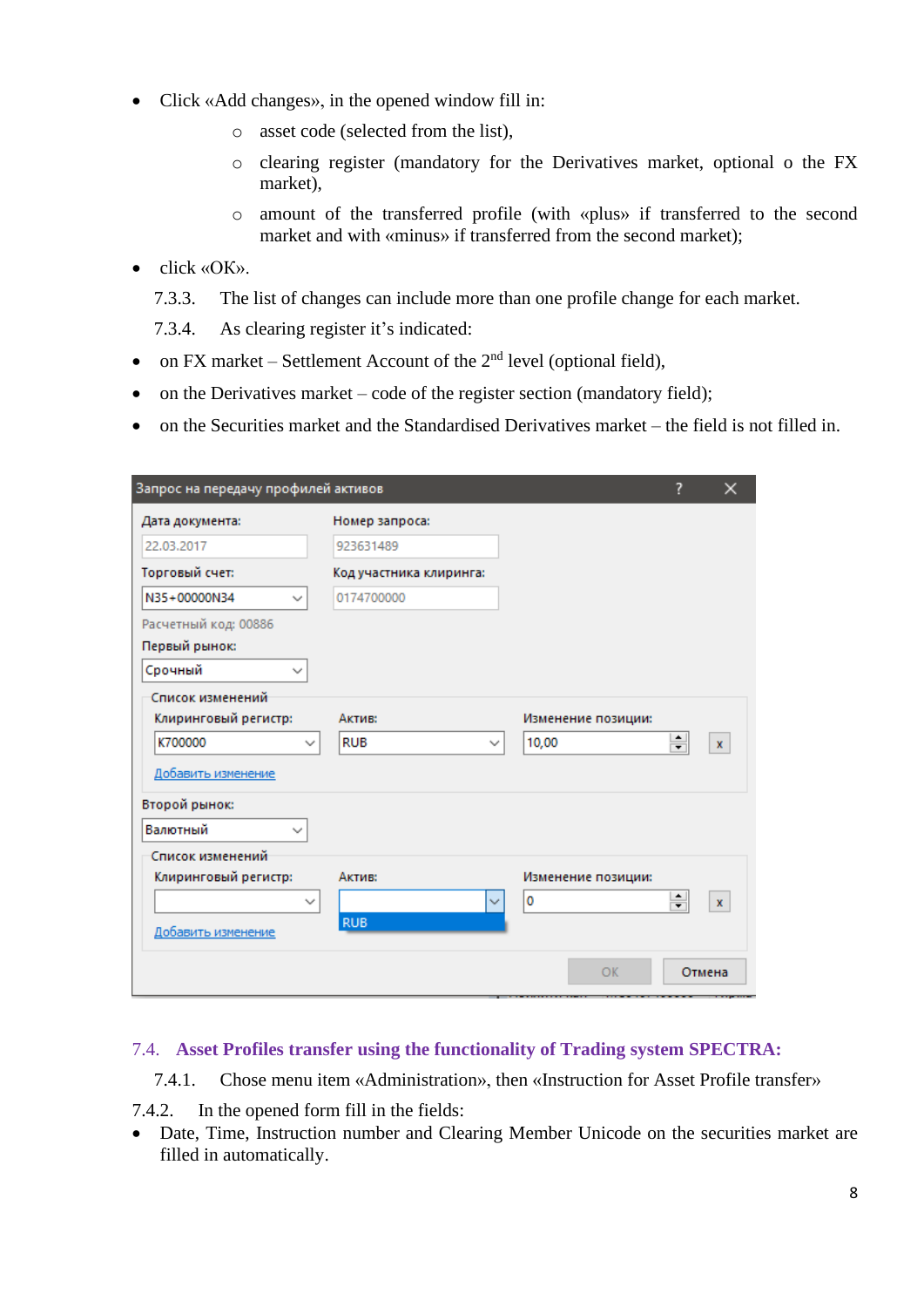- Unified Pool Settlement account (select from the list of Settlement accounts). Settlement account will be inserted automatically.
- Sender's sector: market from which the asset profile is transferred, Securities market is used by default;
- Receiver's sector: market to which the asset profile is transferred;
- Then the table of profile transfers is formed line by line where it's necessary to indicate:
	- o clearing register of the first market (mandatory for the Derivatives market, optional for the FX market),
	- o asset code,
	- o amount of the transferred profile (it's possible to transfer both positive and negative value, «minus» means that the negative asset profile is transferred)
	- o clearing register of the second market (mandatory for the Derivatives market, optional for the FX market),
- Click «+» and add the selected parameters into the table of profile transfers,
- If necessary, add the next line,
- after the table is formed, click «Transfer».
- 7.4.3. As clearing register it's indicated:
- on FX market Settlement Account of the  $2<sup>nd</sup>$  level (optional field),
- on the Derivatives market code of the register section (mandatory field);
- on the Securities market and the Standardised Derivatives market the field is not filled in.

| М Перевод профилей позиций по активам |                                                                  |        | $\mathbf x$<br>▣<br>$\equiv$  |  |  |  |  |
|---------------------------------------|------------------------------------------------------------------|--------|-------------------------------|--|--|--|--|
| Идентификационные параметры поручения |                                                                  |        |                               |  |  |  |  |
| Дата:                                 | 16:47:42 <del>↓</del> Номер:<br>164742479<br>22.03.2017 • Время: |        |                               |  |  |  |  |
| Ид. участника клиринга: MC0174700000  |                                                                  |        |                               |  |  |  |  |
| ТКС Единого Пула:                     | N35+00000N34                                                     |        |                               |  |  |  |  |
| Расчетный Код:                        | 00886                                                            |        |                               |  |  |  |  |
| Сектор отправителя:                   | ЕО Фондовый                                                      |        | Сектор получателя: FU Срочный |  |  |  |  |
|                                       | RUB Российские руб. ▼                                            | 60     | K700000                       |  |  |  |  |
|                                       | Код актива                                                       | Кол-во | Кл. регистр                   |  |  |  |  |
|                                       | <b>RUB</b>                                                       |        | 40,00 K700001                 |  |  |  |  |
| <b>RUB</b>                            |                                                                  |        | 60,00 K700002                 |  |  |  |  |
|                                       |                                                                  |        |                               |  |  |  |  |
| ∢                                     |                                                                  |        |                               |  |  |  |  |
| Π                                     |                                                                  |        | Перевести<br>Отмена           |  |  |  |  |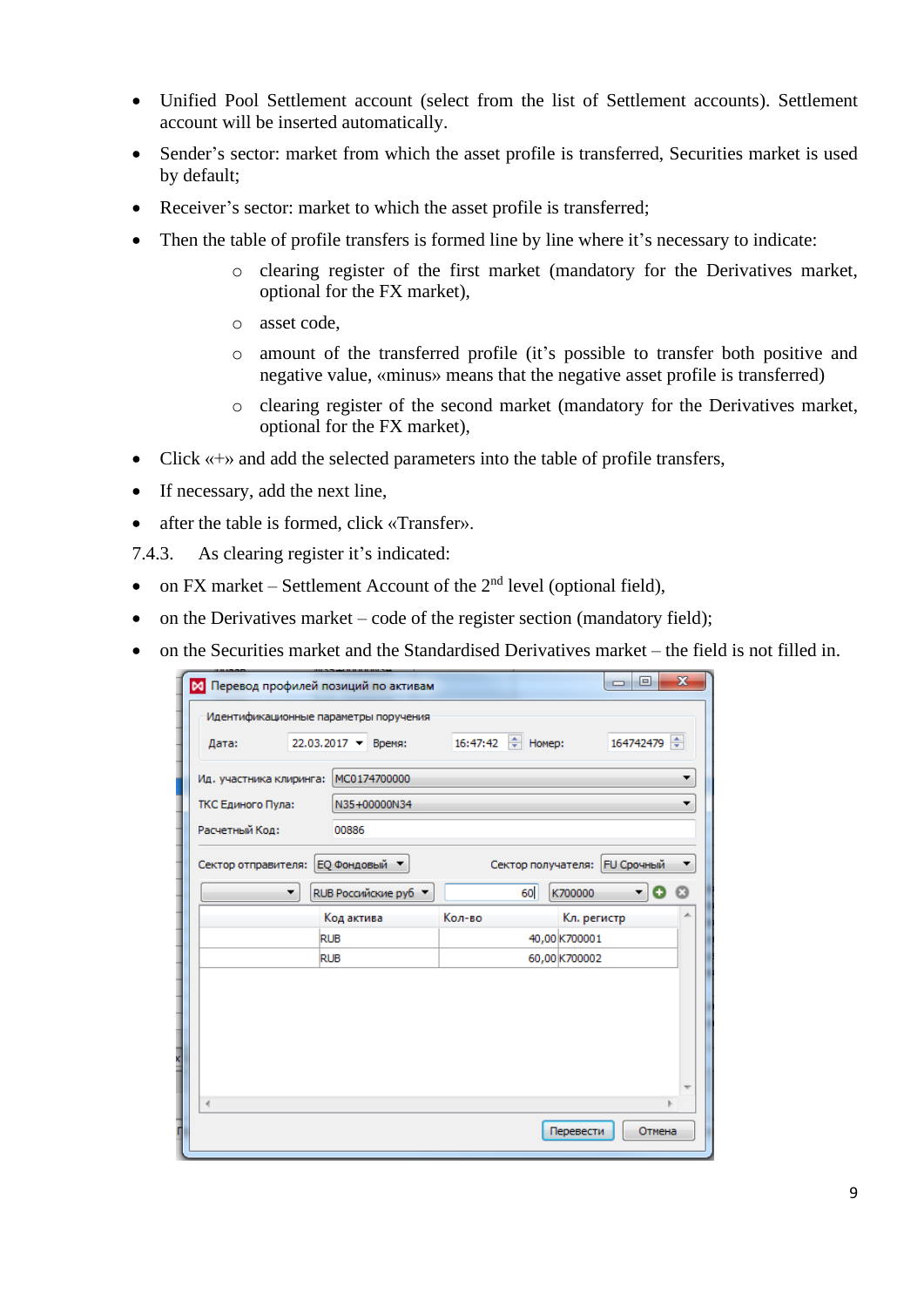7.5. For the possibility to execute operations with Unified Pool Settlement accounts using Trading terminals, it's necessary to have access to the Clearing terminal, see step 5 of the Section I.

## **8. Crediting of cash funds to the Unified Pool Settlement Account**

- 8.1. Crediting of cash funds to the Unified Pool Settlement Account is executed in two stages:
- Crediting of cash funds in a standard way to the Unified Pool Settlement account on the Securities market;
- Transfer of asset profile to the market indicated by the Clearing Member in the purpose of payment (if the securities market is indicated, asset profile is not transferred and the funds remain on the securities market).
- 8.2. The procedure for crediting of cash funds to the Unified Pool Settlement Account:
	- 8.2.1. Transfer of cash funds using standard account details. Account details are represented on page: [Account details for posting collateral.](https://www.nationalclearingcentre.com/catalog/520808)
	- 8.2.2. Indicate in the purpose of payment the code word of the market to which simultaneously the asset profile will be transferred. For the Derivatives market it's necessary to indicate standard purpose of payment with the number of the Clearing membership agreement.

Attention: for the asset profile transfer **in foreign currency** to the FX market, it's necessary to indicate code word **UVRUP** (also for the asset profile transfer to the Settlement account of the 2<sup>nd</sup> level).

- 8.2.3. If there is no necessity to transfer asset profile, then indicate in the purpose of payment the code word of the securities market **FRORK / SMCSC**.
- 8.2.4. Indicate in the purpose of payment Unified Pool Settlement Account (in a standard way).

#### 8.3. **Examples**

8.3.1. For crediting rubles to the Unified Pool Settlement Account XXXXX with the simultaneous asset profile transfer to the Securities market, the purpose of payment:

Transfer of collateral **ОRКХХХХХ**. Not subject to VAT.

8.3.2. For crediting foreign currency on the Unified Pool Settlement Account XXXXX with simultaneous asset profile transfer to FX market, the purpose of payment:

72:/BNF/PMT FOR FX TRADE SETTLEMENT

// CODE UVRUPXXXXX

where **UVRUP** – the code word designed for asset profile transfer to the FX market

8.3.3. For crediting rubles to the Unified Pool Settlement account XXXXX with the simultaneous asset profile transfer to the Derivatives market, the purpose of payment:

Transfer of the Required Margin Amount Clearing Membership agreement № DKU/ \*\*\*\*\*/\*\* dated DD.ММ.YYYY. Code of the clearing register section RRRRRRR. Not subject to VAT.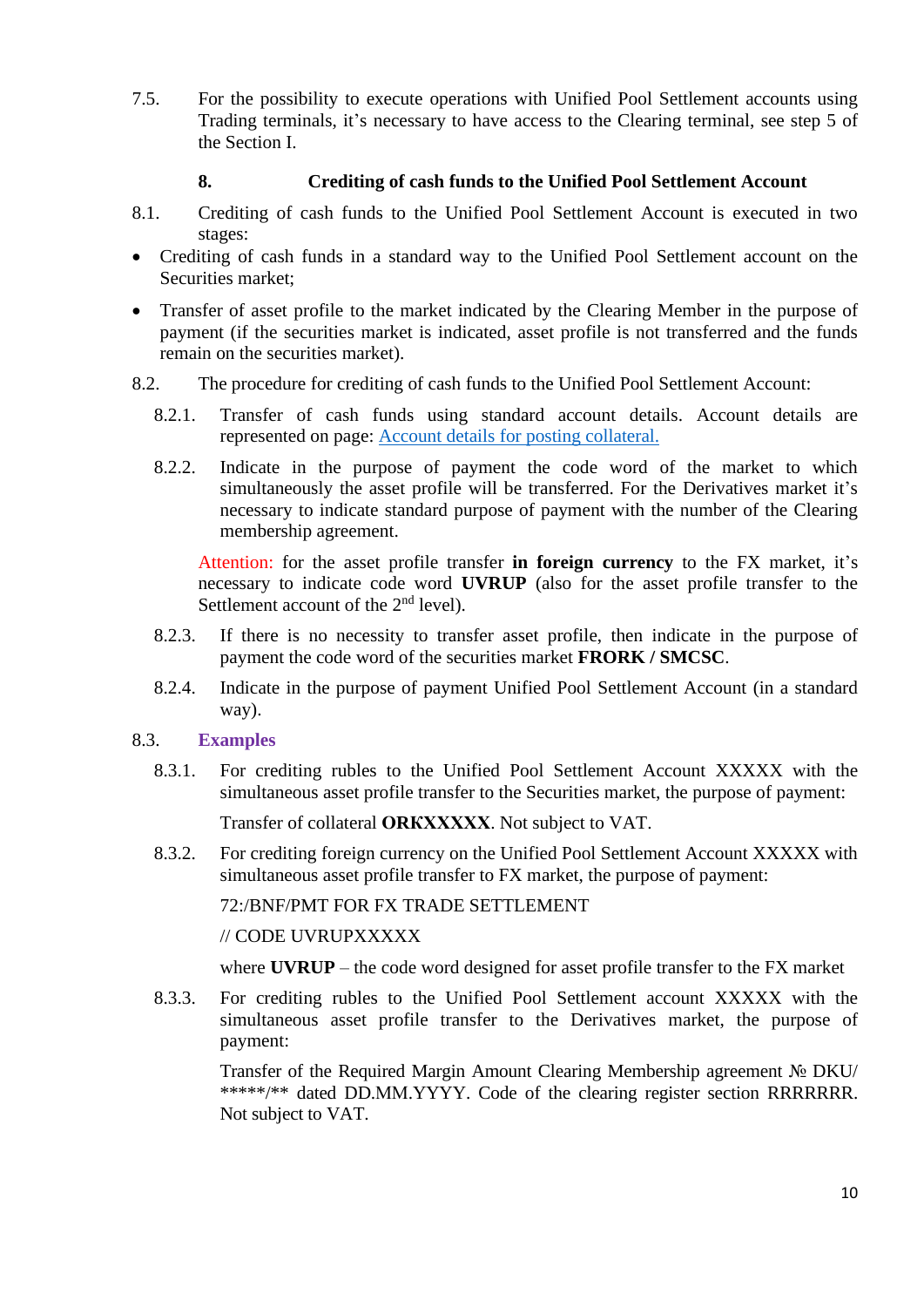8.3.4. For crediting foreign currency on the Unified Pool Settlement Account XXXXX with simultaneous asset profile transfer to the Derivatives market, the purpose of payment:

:72:/BNF/FORTSRRRRRRR UNDER AGR DKU/XXX

//XX/XX FROM DD.ММ.YYYY

where:

**RRRRRRR** – code of clearing register section to which the funds should be credited

**DKU** – Clearing Membership agreement (code identification of agreement type)

**/XXXXX/XX** – number of Clearing Membership agreement

**DD.ММ.YYYY** – day, month and year of conclusion of Clearing Membership agreement

8.3.5. For crediting foreign currency on the Unified Pool Settlement Account XXXXX с with simultaneous asset profile transfer to the FX market on the Settlement account of the 2nd level, the purpose of payment:

:72:/BNF/PMT FOR FX TRADE SETTLEMENT.

// CODE UVRUPМ2XXXXXYYYYY

where:

**M2XXXXYYYYY** – Settlement account of the  $2<sup>nd</sup>$  level corresponding to the Unified Pool Settlement Account XXXXX;

**UVRUP** – code word designed for the asset profile transfer to the FX market

8.3.6. For crediting rubles to the Unified Pool Settlement account XXXXX with the simultaneous asset profile transfer to the Standardised Derivatives market, the purpose of payment:

Transfer of collateral **OTCХХХХХ**. Not subject to VAT.

where:

**XXXXX** – Settlement account of the Clearing Member, ОТС is the code word for the Standardised Derivatives market.

8.3.7. For crediting foreign currency on the Unified Pool Settlement Account XXXXX с with simultaneous asset profile transfer to the Standardised Derivatives market, the purpose of payment:

:72:/BNF/PMT FOR FX TRADE SETTLEMENT. // CODE OTCXXXXX where:

**XXXXX** – Settlement account of the Clearing Member

#### **9. Collateral return from the Unified Pool Settlement account**

- 9.1. Collateral return from the Unified Pool Settlement Account is executed in two stages:
- Asset Profile transfer from the market indicated in the Request to the Securities market;
- Collateral return from the Securities market to the previously registered account details of Account for Collateral return.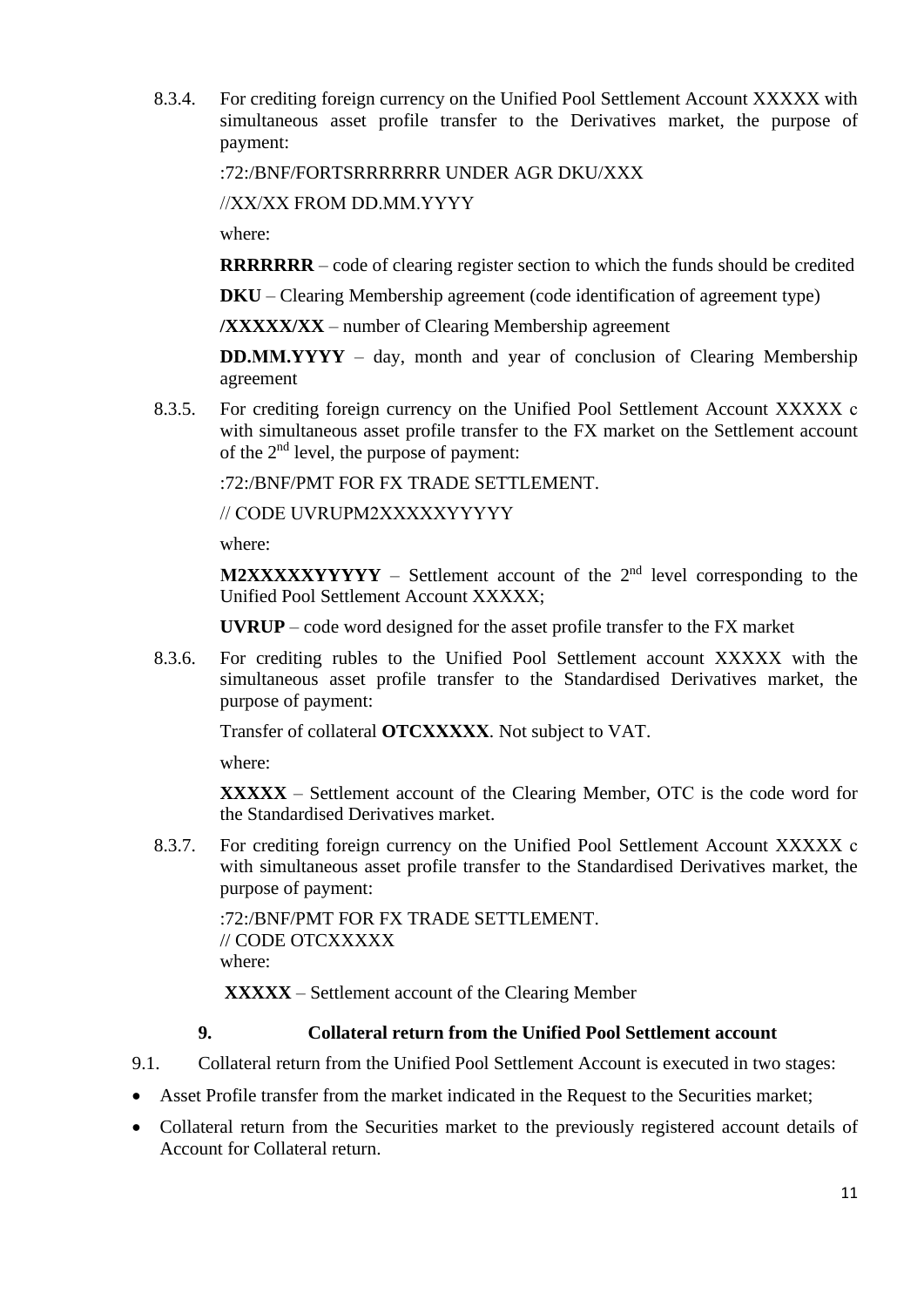- 9.2. Request for collateral return is used to return collateral from the Unified Pool settlement Account:
- $RURRETLRN for *rules return*$ .
- CURRETURN for foreign currency return.
- 9.3. In the Request, it's necessary to indicate:
- Market from which the profile of the returned asset will be preliminary transferred;
- Unified Pool Settlement Account from which the return will be executed;
- Amount of payment (if return is executed in the indicated amount);
- List (details of debits):
	- o Clearing register:
		- $\blacksquare$  on the Derivative market code of the register section, mandatory field,
		- on the FX market Settlement account of the  $2<sup>nd</sup>$  level, optional field;
		- on the Securities market and Standardised Derivatives market the field is not filled in;
	- o Returned amount.
- The feature, which indicates to the character of the return, can take a value:
	- o 1 «Return in the amount indicated in the request»,
	- o 5 «Return in the maximum available amount»;
- Asset code:
- Details of the Account for collateral return.
- 9.4. In case of using the option «Return in the maximum available amount», the **Securities market** should be indicated as the market in the Request. Maximum available amount is calculated taking into account the requirement that Settlement Account Single Limit on the Securities market should not become negative.
- 9.5. Methods of sending the Request for collateral return:

**Method 1:** send the request using Web-clearing service

- Menu «Operations with cash funds»
- «Funds return»
- New document
- In the opened form, filled in the fields:
	- o Clearing Member Unicode (determines the market from which asset profile will be preliminary transferred);
	- o Settlement account of the Clearing Member: select the Unified Pool Settlement Account;
	- o Amount (if the return is executed in the indicated amount);
	- o Details: click the button «Add», fill in the fields: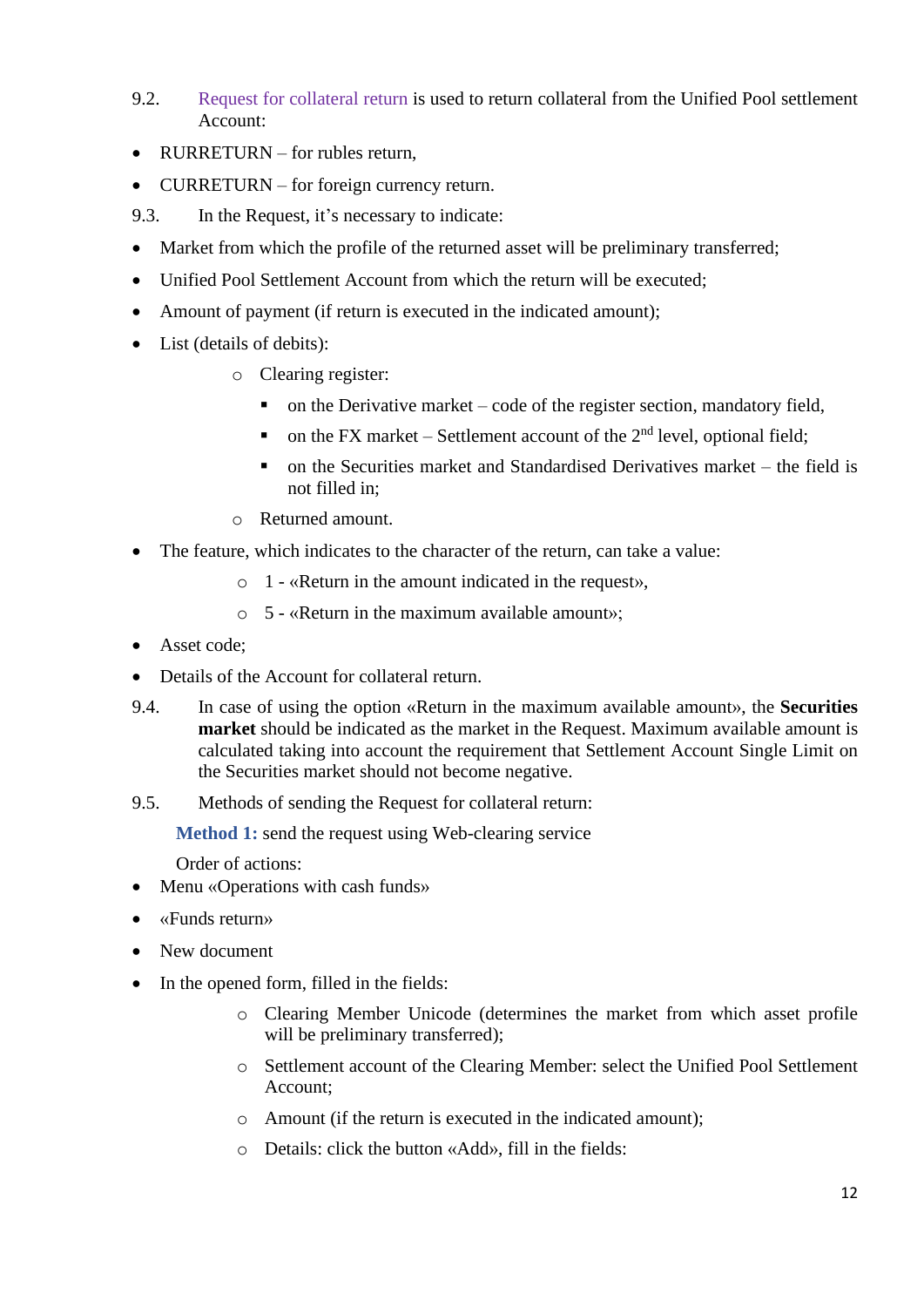- **•** Clearing register (on the Derivative market code of the register section, mandatory field, on the FX market – Settlement account of the  $2<sup>nd</sup>$  level, optional field, on the Securities market and Standardised Derivatives market – the field is not filled in);
- Amount returned amount which corresponds to the register;
- o Character of the return (in the indicated amount / in maximum available amount).
- Previously registered account details of Account for Collateral return.

|                                                                         | No 126554                              | Запрос на возврат обеспечения в иностранной валюте (CURRETURN) V<br>от 09/11/2018              |
|-------------------------------------------------------------------------|----------------------------------------|------------------------------------------------------------------------------------------------|
| □ Авторизация<br>□ Документы на подпись                                 | Идентификатор<br>участника<br>клиринга | MB0224000000                                                                                   |
| • Операции с ДС<br>□ Возврат средств<br>□ Счет для возврата (платежные  | Расчетный код<br>участника             | 02240                                                                                          |
| реквизиты)<br>□ Постоянный возврат                                      | Сектор рынка                           | VALRUR <sup>V</sup>                                                                            |
| обеспечения<br>□ Запрос на перевод обеспечения                          | Сумма платежа                          | 500.55                                                                                         |
| □ Запрос на депонирование<br>□ Постоянное поручение на<br>депонирование | Детализация<br>Добавить                | Клиринговый регистр<br>Сумма                                                                   |
| ⇒ Расчетные коды<br>□ Ранние расчеты<br>□ Тарифы                        | Свойство суммы<br>запроса              | $\checkmark$<br>вывод средств в размере указанном в запросе                                    |
| <b>• Единый пул обеспечения</b><br>□ Исходящие сообщения                | Код валюты<br>платежа                  | <b>EUR EBPO</b><br>v                                                                           |
| ⇒ Входящие документы<br>⇒ Сервис<br>□ Выход                             |                                        | Номер счета:                                                                                   |
|                                                                         | Банк-посредник<br>$F56A$ $\vee$        | BIC код S.W.I.F.T.:<br>Наименование:                                                           |
|                                                                         |                                        |                                                                                                |
|                                                                         | Банк-<br>бенефициара<br>$F57A$ $\vee$  | Номер счета:<br>BIC KOA S.W.I.F.T.: CHASDEFX<br>Наименование:                                  |
|                                                                         | Бенефициар<br>$F58D$ $\vee$            | Номер счёта: /6661112233<br>BIC код S.W.I.F.T.:<br>Наименование:<br>THE COLUMBIA PICTURES<br>× |
|                                                                         | Исполнить                              | Сохранить с кодом                                                                              |

In the above given example, the return of Euro is executed from the Unified Pool Settlement account. As a result of execution of the request, the asset profile in amount of 500.55 EUR will be transferred under the Settlement account 02240 from the FX market to the Securities market according to the account details indicated in the request (previously registered).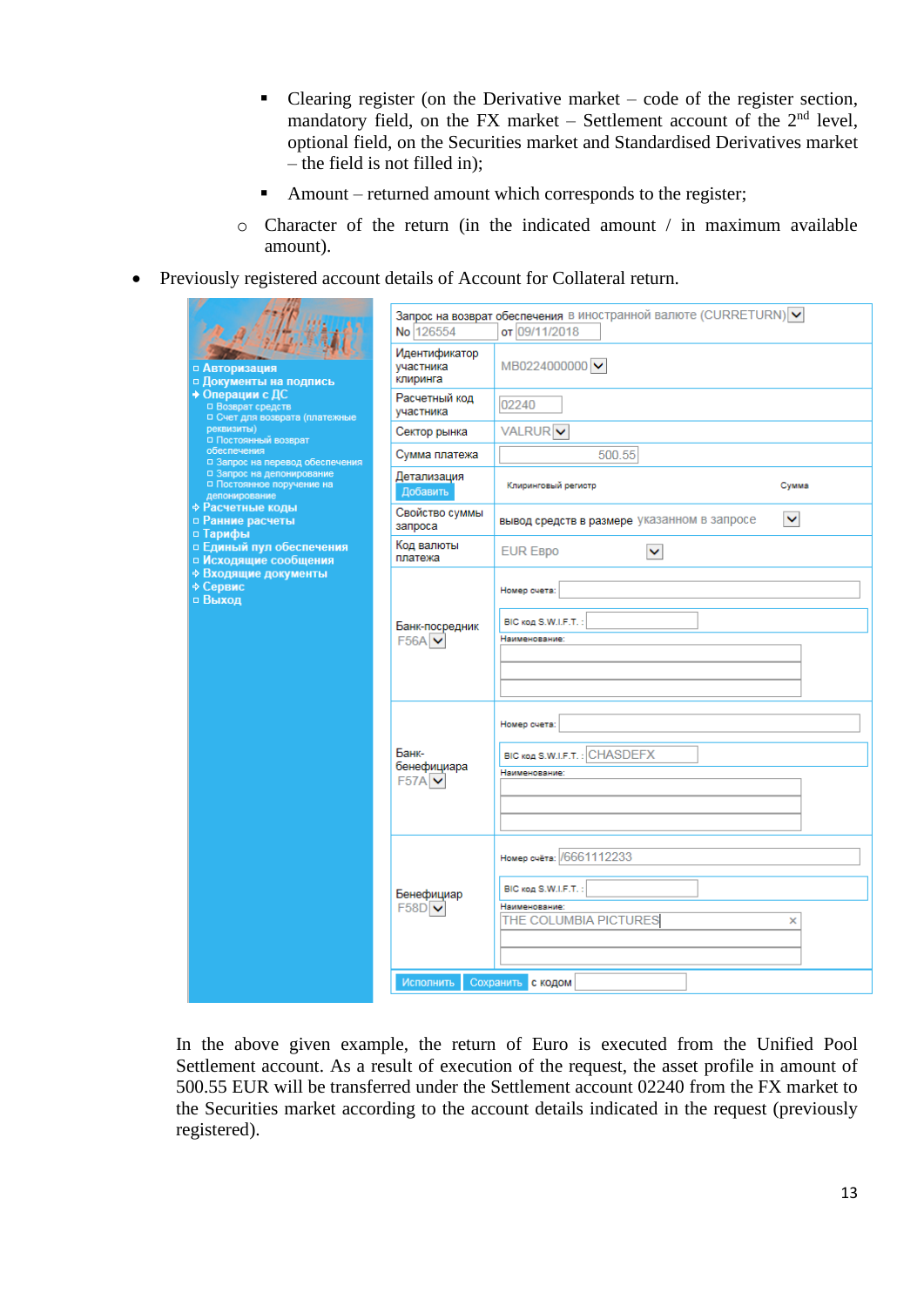Maximum available amount of collateral is calculated taking into account the requirement that Settlement Account Single Limit on the Securities market should not become negative. In the Request for collateral return it's necessary to indicate Clearing Member **Unicode on the Securities market**.

**Method 2:** To form the request in accordance with RURRETURN or CURRETURN formats and send to NCC via EDI. The Specification of the RURRETURN и CURRETURN formats, and the procedure of sending requests via EDI are presented in the document Forms and formats of the [documents and reports. Part](https://www.nationalclearingcentre.com/catalog/520418) I. The Common part.

## **10. Standing Instruction for collateral return, requests for depositing**

- 10.1. Standing Instruction for collateral return (SICR) can be sent under the Unified Pool Settlement Account. Standing Instruction for collateral return is formed and sent by the standard way similar to the usual Settlement Accounts. The specific of the Standing Instruction for collateral return for the Unified Pool Settlement Account:
- Maximum available amount of collateral is calculated taking into account the requirement that the Settlement Account Single Limit **on the Securities market** should not become negative. In the Standing Instruction for collateral return formed through Web-clearing it's necessary to indicate the **Clearing Member Unicode on the Securities market**. If the Standing Instruction for collateral return will be formed in txt format independently, it's necessary to indicate **the Securities market** as market.
- 10.2. Request for depositing or/and Depositing Standing Instruction can be sent under the Unified Pool Settlement Account. Such Request and Standing Instruction are formed similar to the usual Settlement accounts.

#### **11. Collateral transfer between the Settlement accounts**

- 11.1. Collateral transfer between the Settlement accounts is executed in several stages.
- If both Settlement accounts are the Unified Pool Settlement Accounts:
	- o Stage 1: Asset Profile transfer from the market of debiting to the Securities market (if it's necessary to execute transfer simultaneously with the asset profile transfer from the Securities market or the FX market);
	- o Stage 2: Collateral transfer from the Settlement account of debiting to the Settlement account of crediting;
	- o Stage 3: Asset Profile transfer to the market of crediting (if it's necessary to execute transfer simultaneously with the asset profile transfer to the Securities market or the FX market);
- If the Settlement account of debiting is the Unified Pool Settlement Account and the Settlement account of crediting is usual Settlement account, then the stages 1 and 2 are executed;
- If the Settlement account of debiting is usual Settlement account and the Settlement account of crediting id the Unified Pool Settlement Account, then the stages 2 and 3 are executed;
- If both Settlement accounts are not the Unified Pool Settlement Accounts, then only stage 2 is executed.
- 11.2. For collateral transfer between Settlements accounts two ways can be used:
- Forward to NCC the Request for collateral transfer:
- Using the functionality of the Trading system.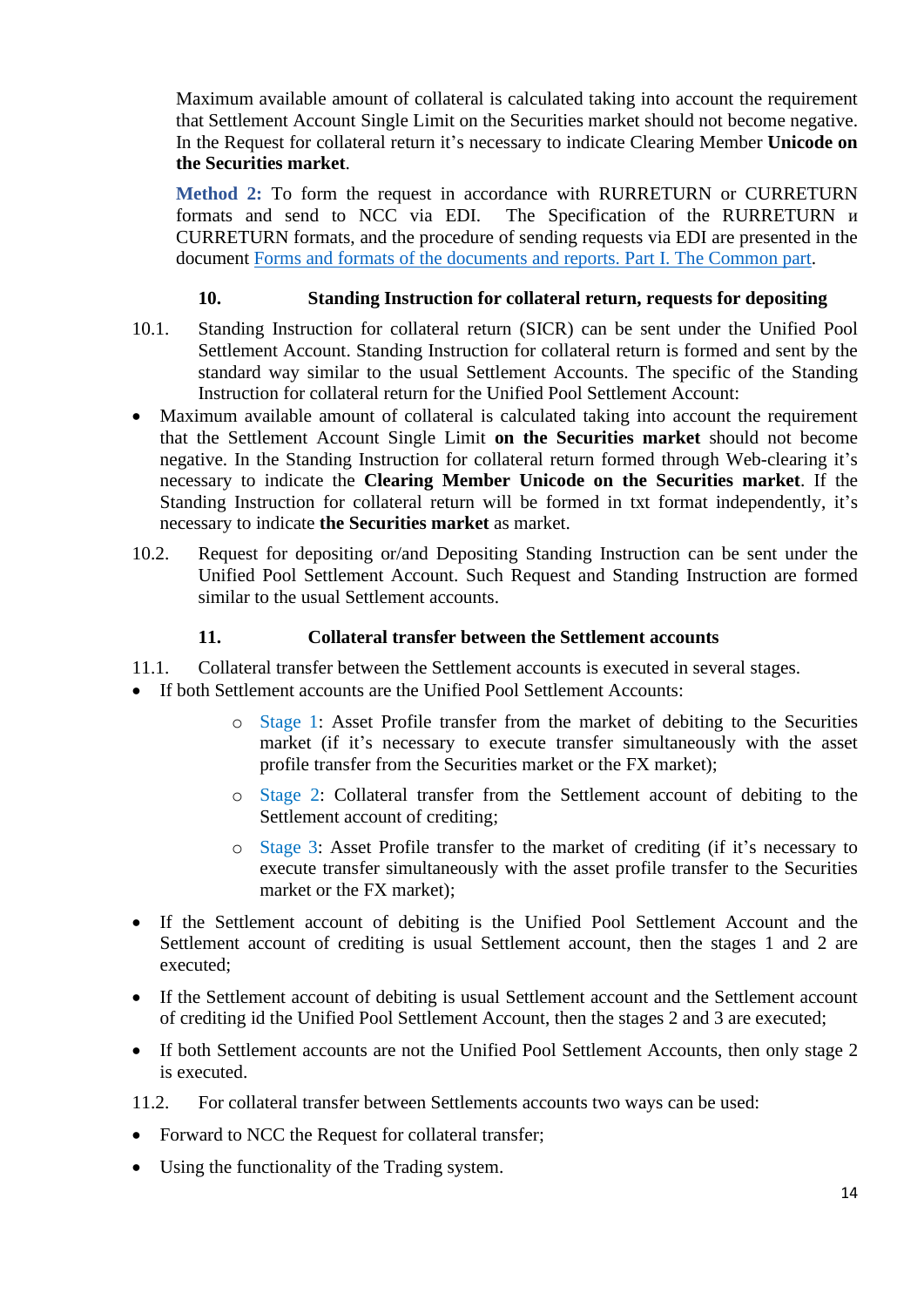## 11.3. **Request for collateral transfer (via EDI or through Web-clearing)**

- 11.3.1. It's necessary to indicate in the request:
- Settlement account of debiting;
- List (details of debits):
	- o Clearing register
		- $\blacksquare$  on the Derivative market code of the register section, mandatory field,
		- on the FX market Settlement account of the  $2<sup>nd</sup>$  level, optional field;
		- on the Securities market and Standardised Derivatives market the field is not filled in;
	- o Amount of debiting;
- Settlement account of crediting;
- List (details of credits):
	- o Clearing reqister
		- $\blacksquare$  on the Derivative market code of the register section, mandatory field,
		- on the FX market Settlement account of the  $2<sup>nd</sup>$  level, optional field;
		- $\blacksquare$  on the Securities market and Standardised Derivatives market the field is not filled in;
	- o Amount of crediting;
- Currency code;
- Total amount of debiting/crediting (should be equal to the amount of the registers):
- Market of debiting (FX market, Derivatives market and Standardised Derivatives market) the Asset Profile will be transferred from this market to the Securities market, optional field;
- Market of crediting (FX market, Derivatives market and Standardised Derivatives market) the Asset Profile will be transferred to this market from the Securities market, optional field.
	- 11.3.2. Methods of sending the Request for collateral transfer:

**Method 1**: send the request using Web-clearing.

- Menu «Operations with cash funds»
- «Request for collateral transfer»
- New document
- Fill in the fields in the opened form in accordance with the description in paragraph 10.3.1. The market of debiting and the market of crediting are specified by indication of the Clearing Member Unicode for debiting and for crediting. The fields Clearing Register and the amounts are filled in manually, the rest of the fields are selected from the drop-down list.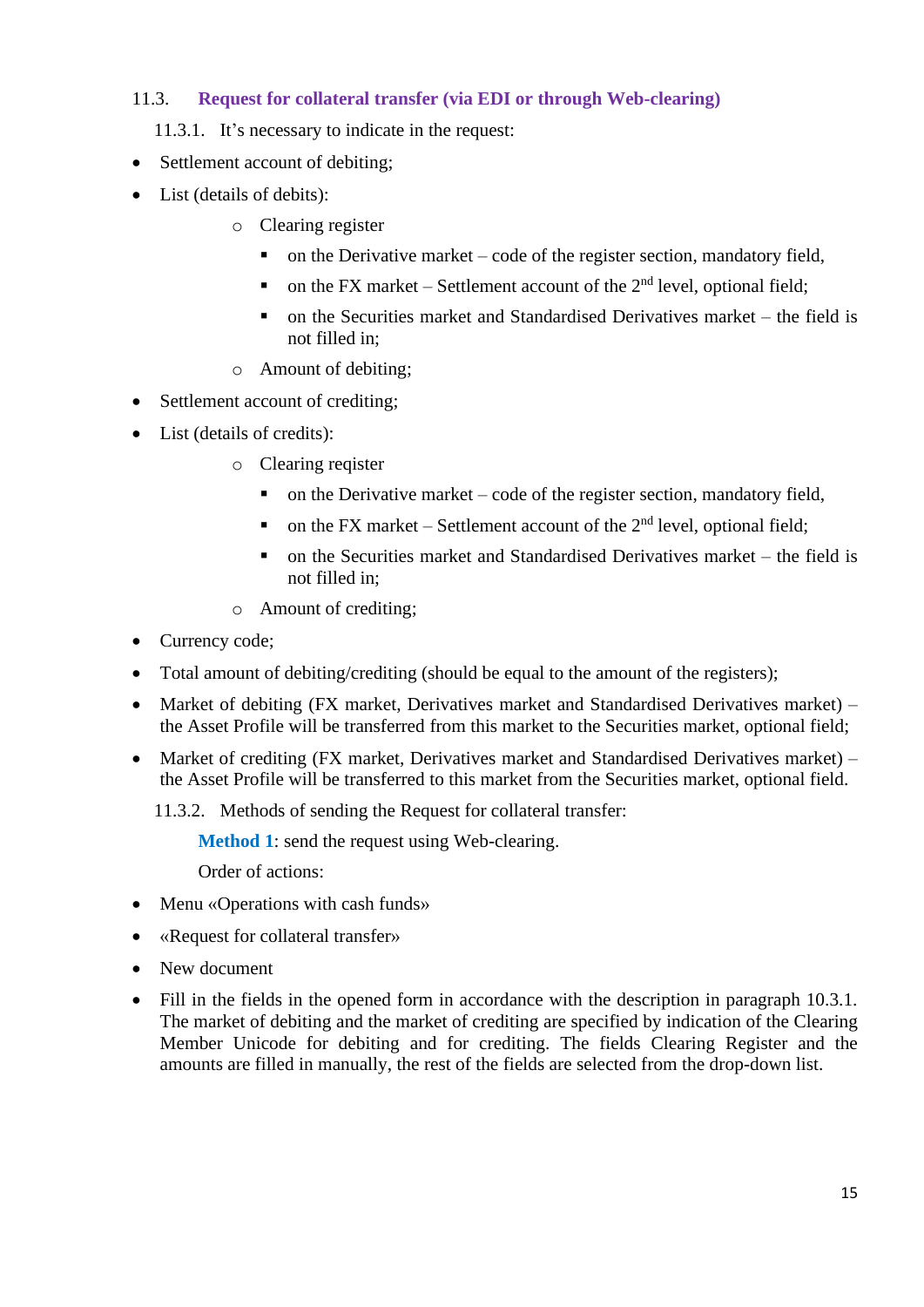|                                                                                                                                                                                                                | No 19828                           | MTRNRQ Запрос на перевод обеспечения<br>от 02/06/2017                              |       |  |  |  |
|----------------------------------------------------------------------------------------------------------------------------------------------------------------------------------------------------------------|------------------------------------|------------------------------------------------------------------------------------|-------|--|--|--|
| □ Авторизация                                                                                                                                                                                                  | Идентификатор УК для<br>списания   | MB0224000000 V                                                                     |       |  |  |  |
| □ Документы на подпись<br>+ Операции с ДС                                                                                                                                                                      | Расчетный код для списания         | 02240                                                                              |       |  |  |  |
| □ Возврат средств<br>□ Счет для возврата (платежные<br>реквизиты)                                                                                                                                              | Детализация списаний<br>Добавить   | Клиринговый регистр                                                                | Сумма |  |  |  |
| □ Постоянный возврат<br>обеспечения<br>□ Запрос на перевод обеспечения<br>□ Запрос на депонирование<br>□ Постоянное поручение на<br>депонирование<br>Расчетные коды<br>□ Запрос на открытие Расчетного<br>кола | Идентификатор УК для<br>зачисления | $\checkmark$<br>L7                                                                 |       |  |  |  |
|                                                                                                                                                                                                                | Расчетный код для зачисления       | 06439                                                                              |       |  |  |  |
|                                                                                                                                                                                                                | Детализация зачислений<br>Добавить | Клиринговый регистр<br>Сумма<br><b>X</b> X500001<br>100<br>200<br><b>X</b> X500002 |       |  |  |  |
| п Действия с расчетными кодами<br>□ Запрос на открытие ТКС                                                                                                                                                     | Код валюты                         | RUB Российский рубль V                                                             |       |  |  |  |
| (имущественного пула)<br>□ Ранние расчеты                                                                                                                                                                      | Сумма                              | 300.00                                                                             |       |  |  |  |
| □ Тарифы<br>□ Единый пул обеспечения                                                                                                                                                                           | Сохранить<br>Исполнить<br>с кодом  |                                                                                    |       |  |  |  |
| □ Исходящие сообщения<br><b><i><b>↑ Входящие документы</b></i></b><br>∲ Сервис<br>□ Выход<br>Свернуть   Развернуть                                                                                             |                                    |                                                                                    |       |  |  |  |
| © компания ИНИСТ 1998-2017                                                                                                                                                                                     |                                    |                                                                                    |       |  |  |  |

In the above given example, the ruble transfer is executed from the usual Settlement account of the FX market 02240 to the Unified Pool Settlement account 06439. As a result of request execution, 300 rubles will be transferred from the FX market from Settlement account 02240 to the Securites market to the Settlement account 06439 and then the Asset profile in amount of 300 rubles will be transferred to the Clearing system of the Derivatives market where asset profile in amount of 100 rubles will be transferred to the register X500001 and asset profile in amount of 200 rubles will be transferred to the register X500002.

**Method 2:** to form the request in accordance with MTRPA format and send to NCC via EDI. The specification of MTRPA format and the procedure of sending requests to NCC via EDI are presented in the document Forms and formats of the [documents and reports. Part](https://www.nationalclearingcentre.ru/catalog/020416/121) I. The [Common](https://www.nationalclearingcentre.ru/catalog/020416/121) part.

#### 11.4. **Collateral transfer between Settlement Accounts using the functionality of Trading Systems of the FX market or Securities market**

11.4.1. Chose menu item «NCC», then «Collateral transfer»

11.4.2. In the opened form fill in the fields:

- First market from this market the collateral will be debited;
- First Settlement Account (debit);
- If it's necessary click «Add changes», in the opened window fill in:
	- o clearing register:
		- $\blacksquare$  on the Derivative market code of the register section, mandatory field,
		- on the FX market Settlement account of the  $2<sup>nd</sup>$  level, optional field;
		- on the Securities market and Standardised Derivatives market the field is not filled in;
	- o change of the position (with «plus»);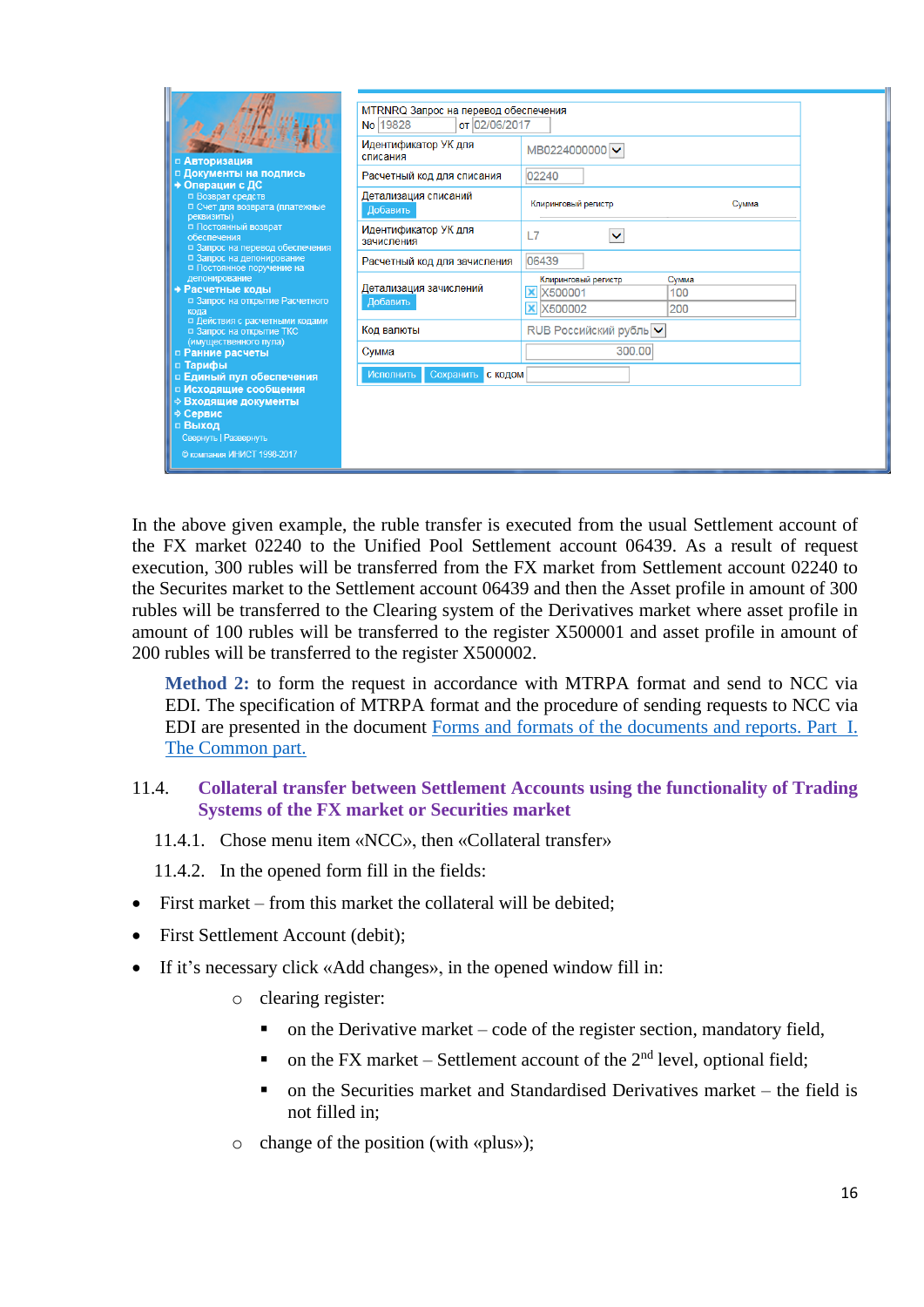- Second market to this market the collateral will be credited;
- Second Settlement account (credit):
- If it's necessary, click «Add changes», in the opened window fill in:
	- o clearing register:
		- $\blacksquare$  on the Derivative market code of the register section, mandatory field,
		- on the FX market Settlement account of the  $2<sup>nd</sup>$  level, optional field;
		- $\blacksquare$  on the Securities market and Standardised Derivatives market the field is not filled in;
	- o change of the position (with «plus»);

| Запрос на перевод обеспечения    |                         |                  |                                    |              |                     | ?      | $\times$     |
|----------------------------------|-------------------------|------------------|------------------------------------|--------------|---------------------|--------|--------------|
| Дата документа:                  | Номер запроса:          |                  |                                    |              |                     |        |              |
| 22.03.2017                       | 923631489               |                  |                                    |              |                     |        |              |
| Первый рынок:                    | Второй рынок:           |                  |                                    |              |                     |        |              |
| Валютный                         | Срочный<br>$\checkmark$ | $\checkmark$     |                                    |              |                     |        |              |
| Обеспечение:                     | Сумма / Количество:     |                  |                                    |              |                     |        |              |
| <b>EUR</b>                       | 100,10<br>$\checkmark$  | $\frac{+}{\tau}$ |                                    |              |                     |        |              |
| Первый расчетный код (списание): |                         |                  | Второй расчетный код (зачисление): |              |                     |        |              |
| 00886                            | $\checkmark$            |                  | 00886                              | $\checkmark$ |                     |        |              |
| Список изменений                 |                         |                  | Список изменений                   |              |                     |        |              |
|                                  |                         |                  | Клиринговый регистр:               |              | Изменение позиции:  |        |              |
|                                  |                         |                  | K700000                            | $\checkmark$ | 100,10              | ÷      | $\mathbf{x}$ |
|                                  |                         |                  |                                    | $\checkmark$ | 0,00                | $\div$ | $\mathbf{x}$ |
|                                  |                         |                  | K700000                            |              |                     |        |              |
| Добавить изменение               |                         |                  | K700001                            |              |                     |        |              |
|                                  |                         |                  | K700002                            |              |                     |        |              |
|                                  |                         |                  | K700003<br>K701000                 |              | OK                  |        | Отмена       |
|                                  |                         |                  | K701001                            |              |                     |        |              |
|                                  |                         |                  | K701002                            |              | <b>************</b> |        |              |

#### 11.5. **Collateral transfer between Settlement accounts using the functionality of the Trading System of the Derivatives market**

- 11.5.1. Chose menu item «Administration», then «Instructions for collateral return»
- 11.5.2. In the opened form fill in:
- Date, Time, Instruction number on the Securities market are filled in automatically.
- In sector «Debit» the Settlement account and the market from which the collateral will be debited are indicated;
- In sector «Credit» the Settlement account and the market to which the collateral will be debited are indicated;
- Select collateral from the drop-down list;
- Then the register and the amount of collateral are indicated line by line:
	- $\blacksquare$  on the Derivative market code of the register section, mandatory field,
	- on the FX market Settlement account of the  $2<sup>nd</sup>$  level, optional field;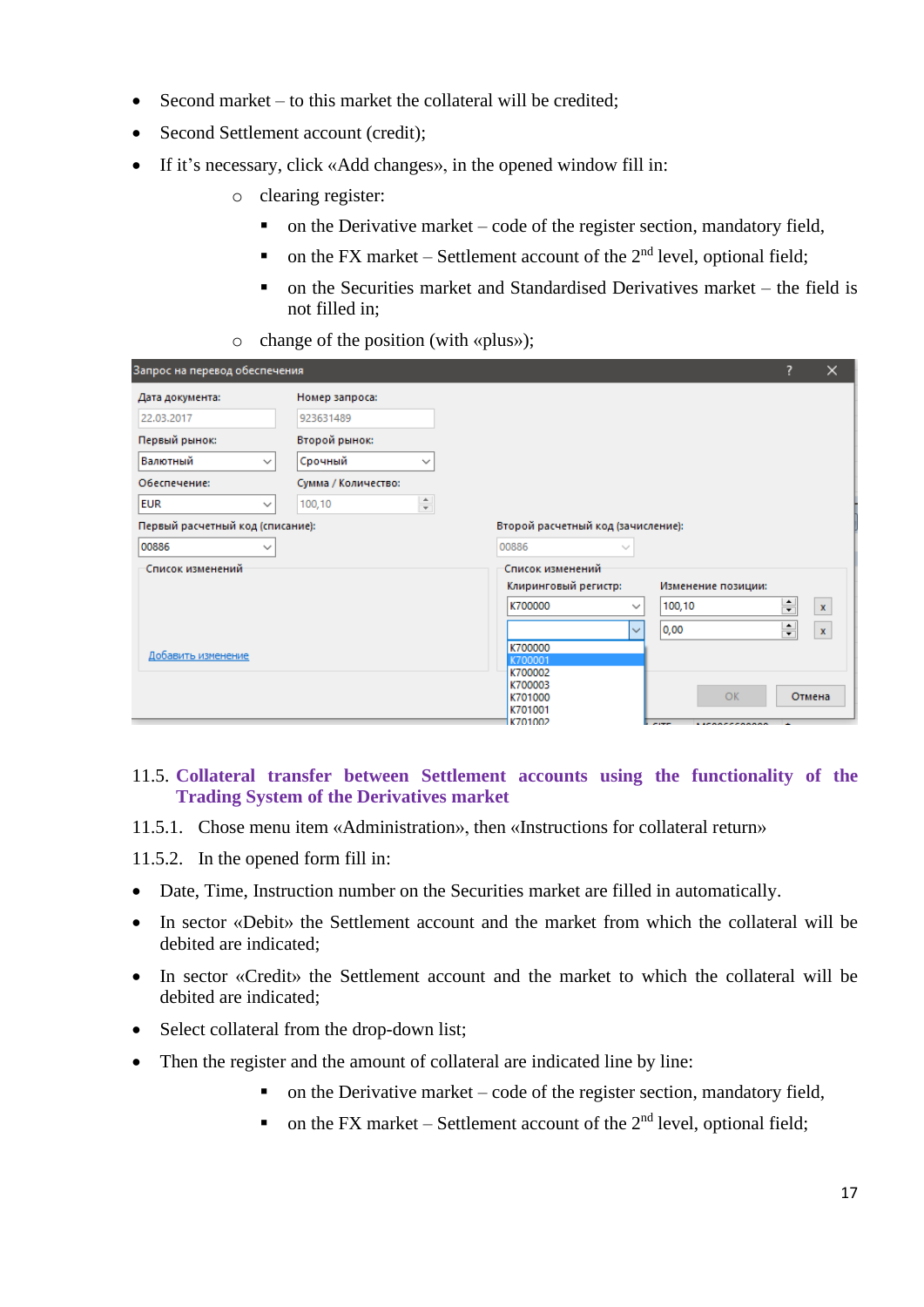- on the Securities market and Standardised Derivatives market the field is not filled in;
- click «+» and add the selected parameters into the table for collateral transfer
- After the table for collateral transfer is formed, click «Transfer».

| М Перевод обеспечения |                                       |                          |                      |                      | $\mathbf{x}$<br>回<br>$\qquad \qquad \Box$ |
|-----------------------|---------------------------------------|--------------------------|----------------------|----------------------|-------------------------------------------|
|                       | Идентификационные параметры поручения |                          |                      |                      |                                           |
| Дата:                 | 22.03.2017 - Время:                   |                          | 15:15:47             | $\Rightarrow$ Homep: | ÷<br>151547282                            |
|                       | Списание                              |                          |                      | Зачисление           |                                           |
| Расчетный Код:        | 00178                                 | ▼                        | Расчетный Код:       | 26888                |                                           |
| Рынок:                | ЕО Фондовый                           | ▼                        | Рынок:               | FU Срочный           | ▼                                         |
|                       |                                       | Обеспечение:             | RUB Российские рубли |                      |                                           |
|                       | $\overline{\phantom{a}}$              | 40,00 <b>O O</b>         | 4100000              | ▼                    | $30$ $\bullet$                            |
|                       | Кол-во                                | A.                       | Кл. регистр          | Кол-во               |                                           |
|                       |                                       |                          | 4100001              |                      | 10,00                                     |
|                       |                                       |                          | 4100010              |                      | 30,00                                     |
|                       |                                       |                          |                      |                      |                                           |
|                       |                                       |                          |                      |                      |                                           |
|                       |                                       |                          |                      |                      |                                           |
|                       |                                       |                          |                      |                      |                                           |
|                       |                                       |                          |                      |                      |                                           |
| 4                     |                                       | $\overline{\phantom{a}}$ | ∢                    |                      | b.                                        |
| Сумма:                |                                       |                          | 40 Cymma:            |                      | 40,00                                     |
|                       |                                       |                          |                      |                      |                                           |
|                       |                                       |                          |                      | Перевести            | Отмена                                    |

## **SECTION II. The fulfillment of the obligations, margin call under the Unified Pool Settlement Account**

#### **12. The fulfillment of the obligations under the Unified Pool Settlement Account is executed as follows:**

- Total Net Obligations / Total Net Claims recorded under the Unified Pool Settlement Account after their calculation in the Clearing System of the FX market / Derivative market/ Standardised Derivatives market are transferred to the Clearing System of the Securities market and stop being recorded in the Clearing System of the FX market / Derivatives market/ Standardised Derivatives market.
- Asset Profiles recorded under the Unified Pool Settlement Account in the Clearing System of the FX market / Derivative market/ Standardised Derivatives market are decreased by the amount of Total Net Obligations and are increased by the amount of Total Net Claims.
- Asset Profiles recorded under the Unified Pool Settlement Account in the Clearing System of the Securities market are changed in an opposite way to the change of the Asset Profiles in the Clearing System of the FX market / Derivative market/ Standardised Derivatives market.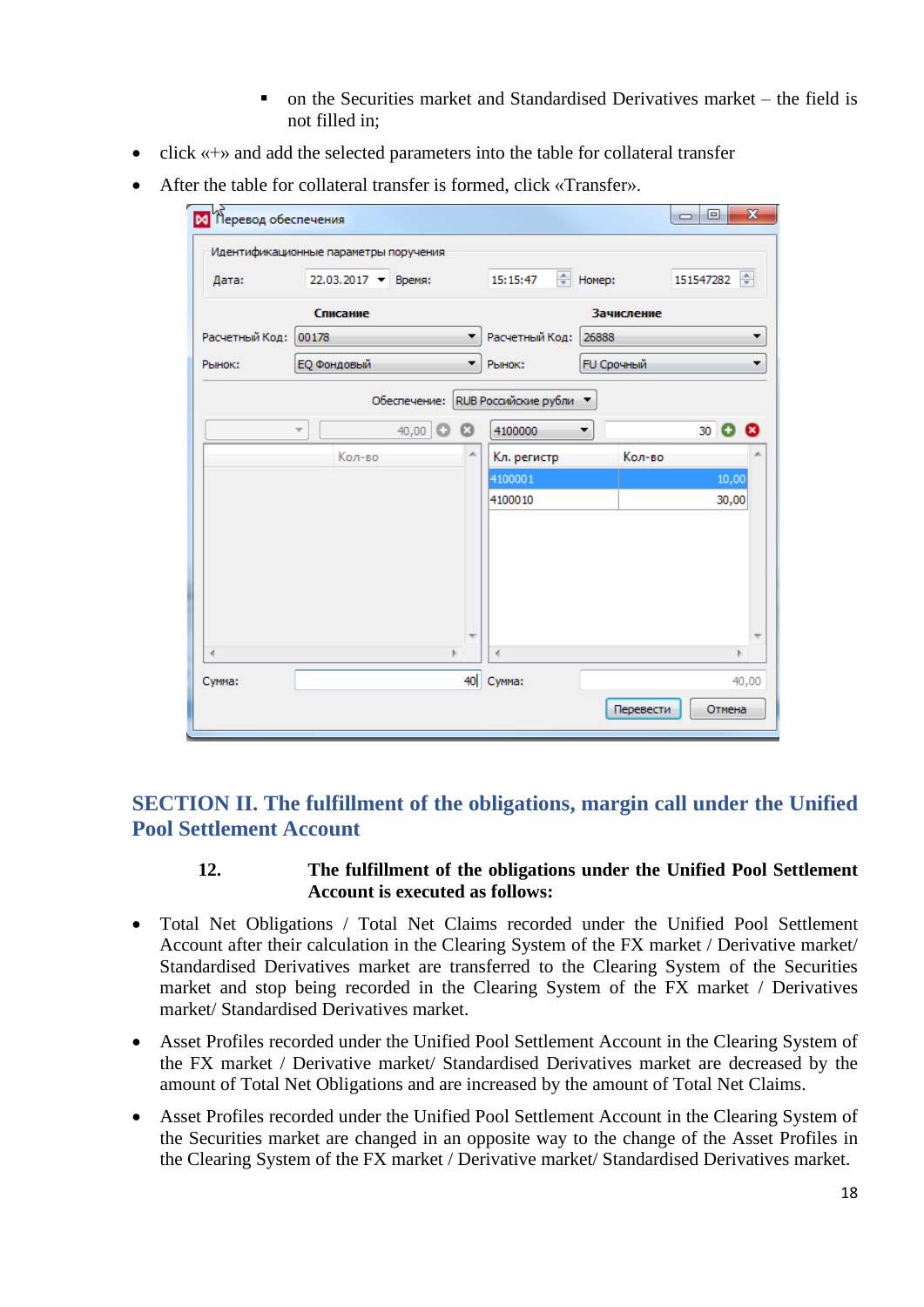• Abovementioned Total Net Obligations / Total Net Claims are included into the Unified Clearing Pool, take part in the calculation of the Total Net Obligations / Total Net Claims in securities / precious metals / cash funds in the relevant currency.

Therefore, netting of obligations under trades executed on the Securities market, FX market, Derivatives market and Standardised Derivatives market are made under the Unified Pool Settlement Account.

Clearing Member must fulfill its Total Net Obligations in cash / precious metals / securities, defined in the relevant Clearing pool at the time, defined by the Time Specification.

## **13. Margin Call in respect of the Unified Pool Settlement Account**

Margin Call in respect of the Unified Pool Settlement Account may get by the Claring Member in the Clearing System of any market, included into the Unified Collateral Pool and may be terminated through transferring the Asset Profile with «plus» into the Clearing System of the relevant market by the Clearing Member.

In case of non-fulfillment of the Margin Call by the Clearing Member untill 17:00 Moscow time, NCC is entitled to:

- transfer of the Asset Profiles to the Clearing System of the market where non-satisfied Margin Call in respect of the Unified Pool Settlement Account is recorded;
- notify the Exchange about the necessity to terminate the possibility to submit or cancel of orders;
- conclude the Closing Partially Secured Trades without orders submission;
- conclude the Closing Trades T+, aimed at selling assets (securities or foreign currency) from the Asset pool (for the member of the Asset Pool, which did not satisfy a Margin Call).

## **SECTION III. Changes on the Derivatives market**

## **14. Terminal Spectra**

The functionality of transfer of funds in the window «Limitation» between the Sub-accounts Clusters where the transfer is executed between the different Settlement accounts and at least one of the Settlement account is the Unified Pool Settlement Account is no longer supported.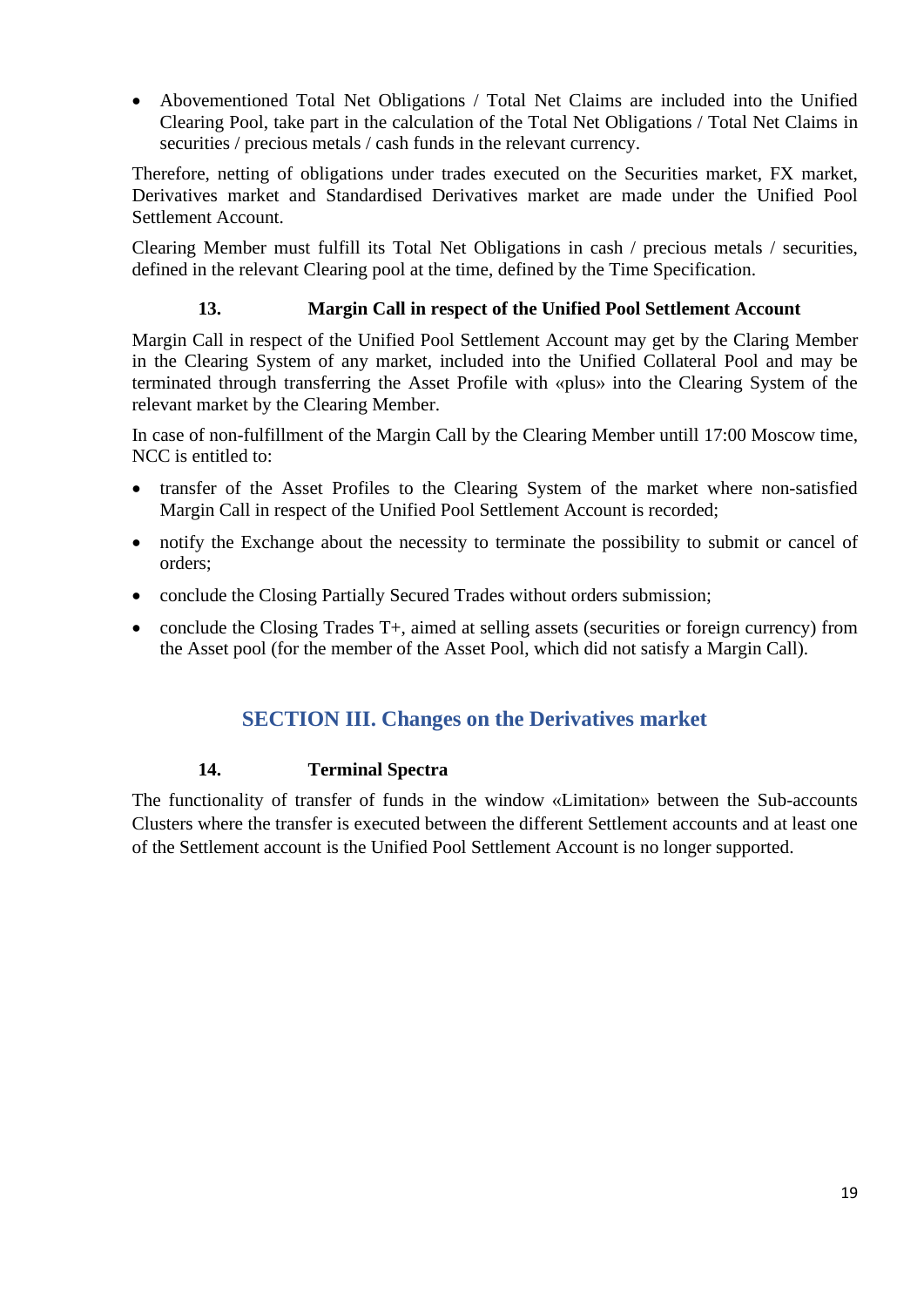

The possibility to execute transfers within the Settlement Accounts and also between different Settlement Accounts which are not Unified Pool Settement Accounts remains. The support of «setting limits» which is available for the Settlement account with the Sub-accounts Cluster XX00 remains.

For the collateral transfer between any Settlement Accounts the window of collateral transfer can be used: